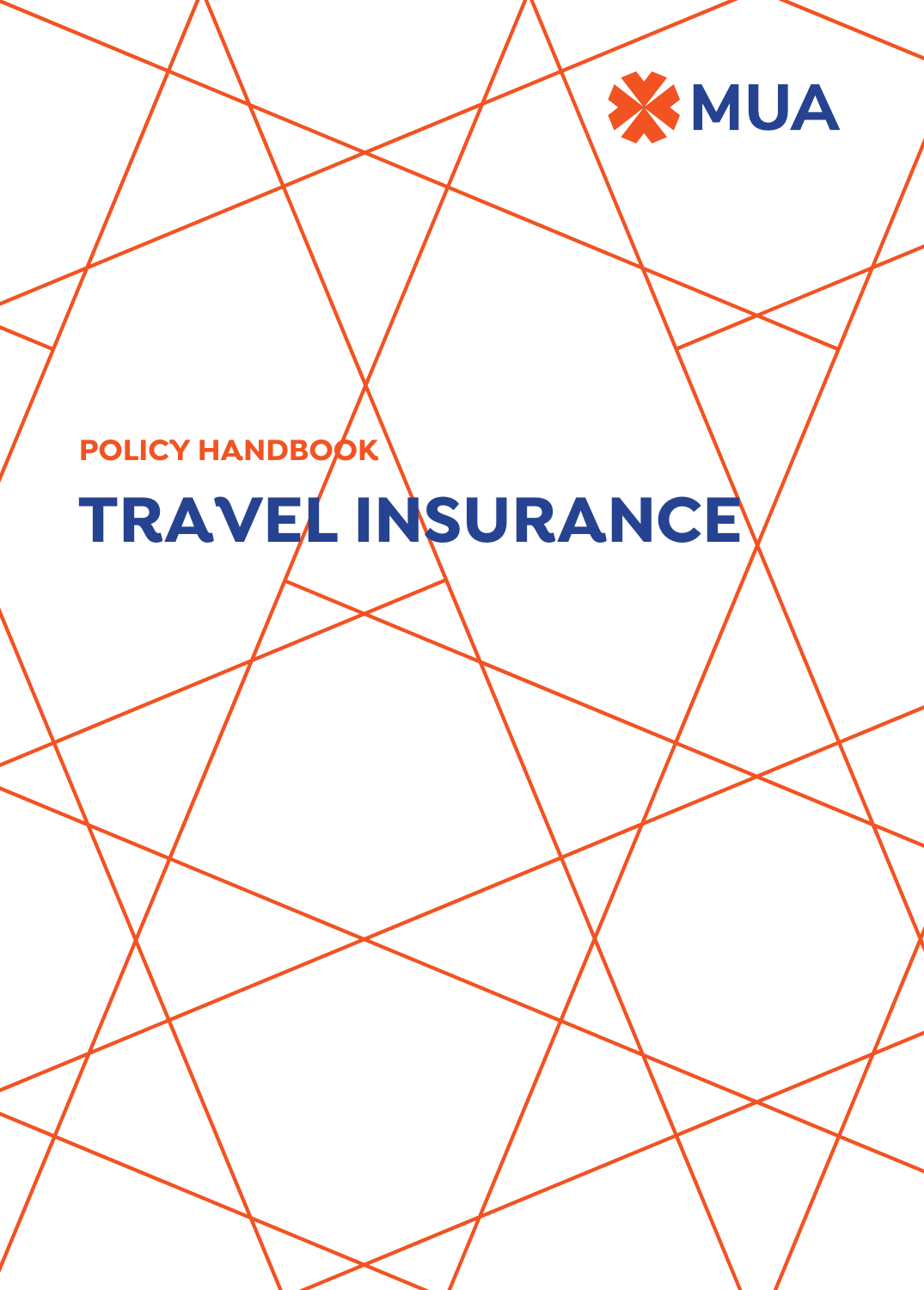

# **HOW TO GET HELP**

# **IMPORTANT CONTACTS**

- **Travel Insurance**: for any Information you may require about your travel insurance please call **+230 207 5500**, email **info@mua.mu** or log onto the **Client Portal – mua.mu/portal**.
- Emergency Assistance: for any emergency assistance you may require during your travels please contact **Europ Assistance** on **+27 11 991 8677** or **assist@europassistance.co.za**.

#### **MAKING A CLAIM**

Please refer to **Section 5** below for more detailed information about travel insurance claims.

Different ways to submit your claim:

- Client Portal: you can register on the Client Portal to submit and track your claims online **www.mua.mu/portal**
- Claims can also be submitted in MUA branches and accredited agents, via your salesperson, broker or intermediary.

#### **MAKING A COMPLAINT**

MUA is committed to providing its customers with quality products and the highest standards of service. In case you feel you are not satisfied with one of our products or the service you have received, please follow these simple steps:

#### **Step #1:**

Kindly contact the department dealing with your query in order to find a possible solution.

#### **Step #2:**

If you are still not satisfied with the response obtained, make a written complaint to our Customer Care team, with as much detail as possible:

- the nature of complaint;
- summary of the main facts;
- dates of occurrence/(s);
- Insurance Policy No. (where applicable);
- name of Insured/policy holder;
- name of complainant;
- address & contact number;
- and other relevant details and supporting documents, where appropriate.

In accordance with the Ombudsperson for Financial Services Act 2018, please note that complaints should be sent by email to complaints@mua.mu or by post to the following address:

**Customer Care MUA 4 Léoville L'Homme Street Port Louis Mauritius**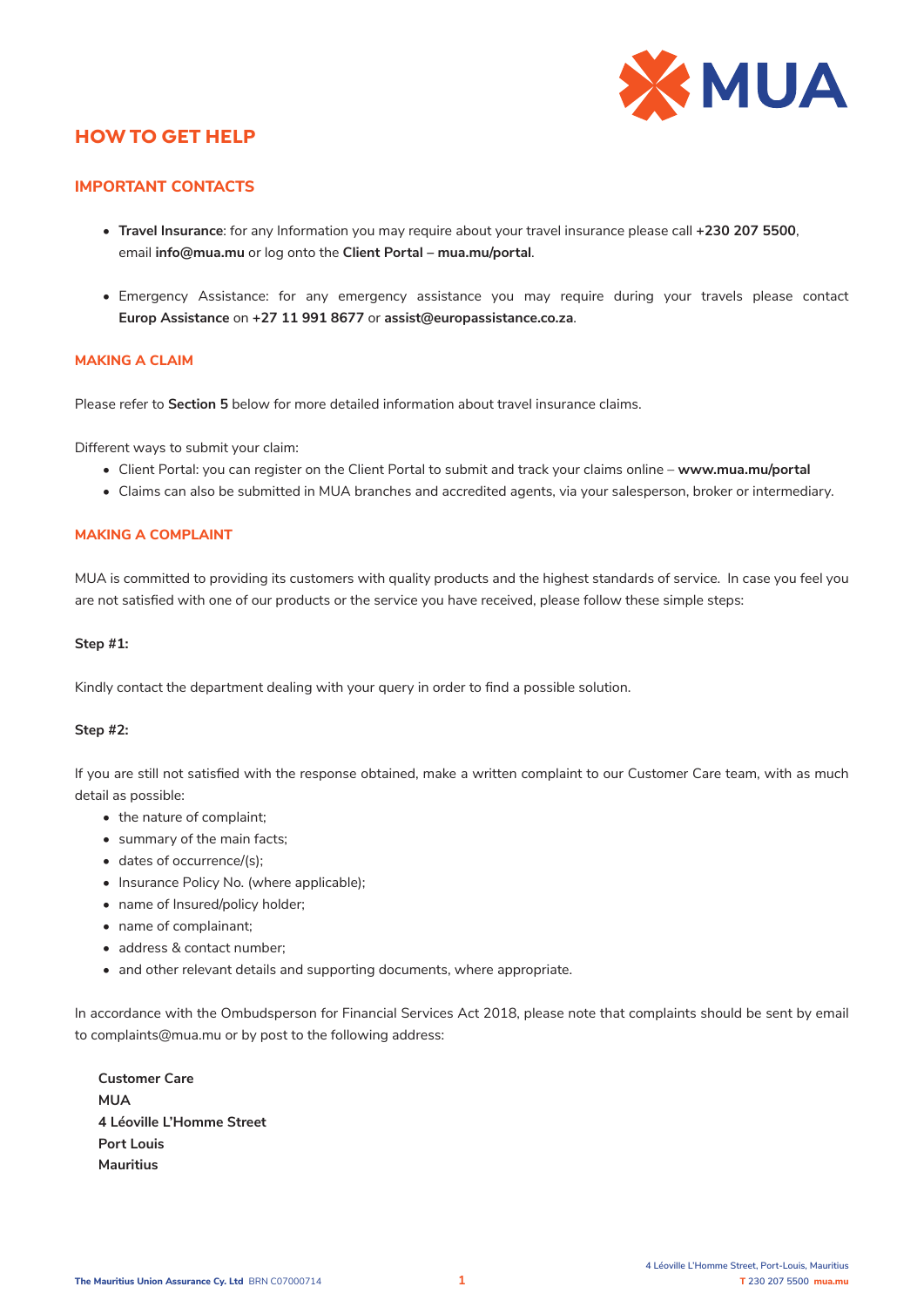Complaints process:

- We will contact you by telephone upon receipt of your complaint to obtain any additional information required.
- As per the Ombudsperson for Financial Services Act 2018, we are under obligation to respond to your complaint in writing within a maximum of 10 calendar days, from the date it was filed.

# **Step #3:**

Should you not be satisfied after receiving MUA's final response, you may refer your complaint to the Office of the Ombudsperson for Financial Services. The complaint must be made in writing and sent by email to ombudspersonfs@myt.mu or by post to the following address:

**The Office of Ombudsperson for Financial Services 8th Floor, SICOM Tower Wall Street Ebene**

You may refer to the following website for more information on the procedures established by the Ombudsperson for Financial Services Act 2018:

https://www.bom.mu/about-bank/legislations/ombudsperson-financial-services-act-2018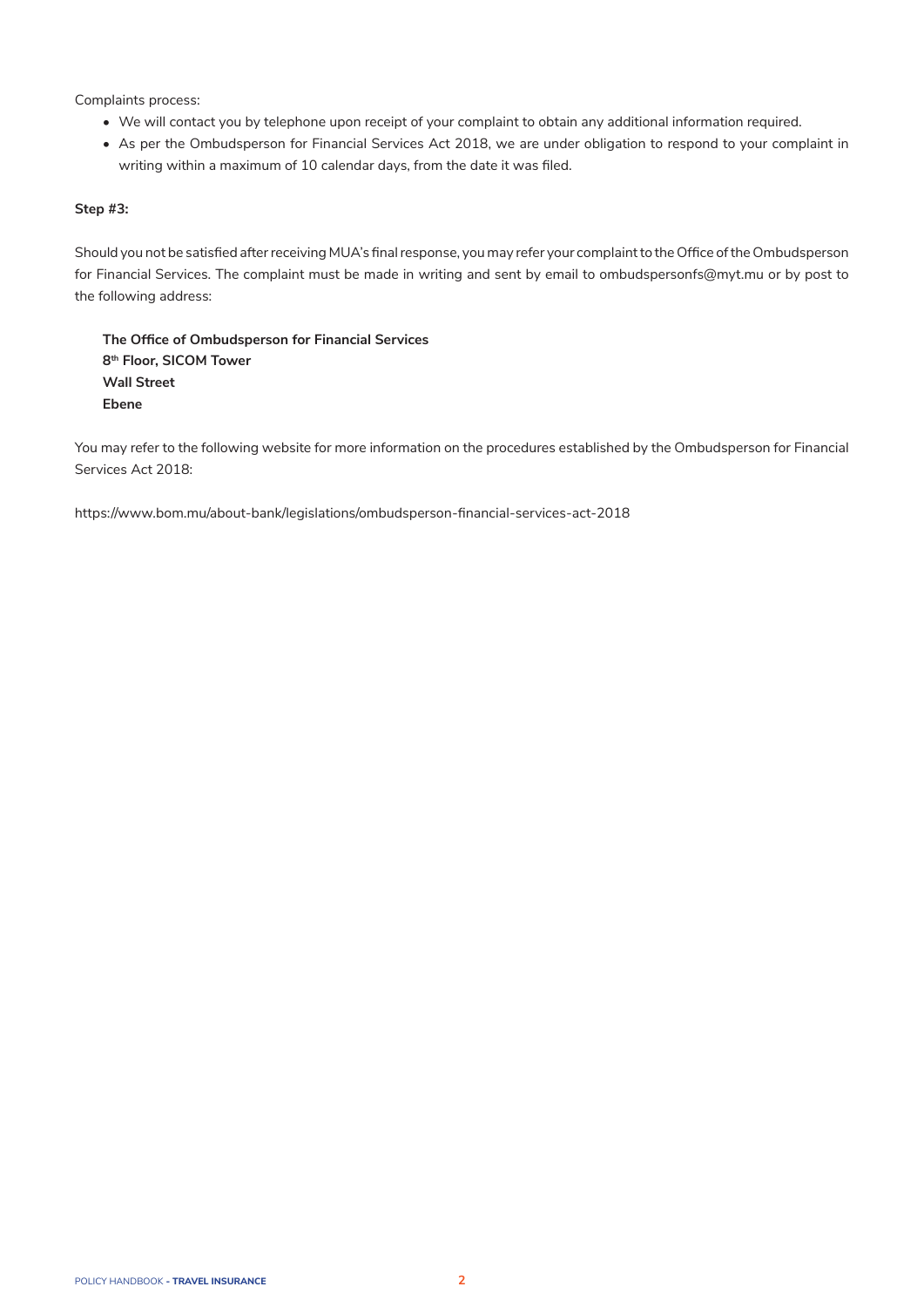# **1 INTRODUCTION**

# **1.1 OBJECT OF THIS POLICY**

- 1.1.1 The purpose of this Policy is to define the different Benefits granted to the Insured and detailed in clause 3 "BENEFITS".
- **1.1.2 This Policy is regulated by the "Book III, Title twelfth, Chapter third of the Code Civil Mauricien" named hereinafter "the Code" (in so far as it does not infringe the prescriptions of the Article 1983-12, as much as by the General Conditions below, the Subscription Form, the Specific Conditions and the Special Conventions annexed hereto.**
- 1.1.3 The scope of this travel insurance is not the same scope as a health insurance
	- a) all Pre-existing Conditions shall not be entertained under this Travel Insurance.
	- b) Only Accidents and Illnesses for which the first manifestation occurs during the Travel Insurance Period shall be entertained.

## **1.2 TERRITORIAL SCOPE**

The Benefits are applicable in the country mentioned in the Schedule of Benefits subject to any limitation stipulated throughout this Policy.

# **1.3 INSURANCE PERIOD**

- **1.3.1 The Benefits of this Policy are granted to the Insured and/or Beneficiary for the time specified in the Schedule of Benefits.**
- **1.3.2 The Benefits take their full effect at noon on the next day of the payment of the premium or earlier, on the date specified in the Schedule of Benefits.**

# **2 DEFINITIONS**

| Accident                  | Any sudden, unforeseen and fortuitous Event, external to the Insured and independent from the<br>Insured's will, constituting the cause of an injury preventing the Insured to vacate to the normal<br>activities of daily life;                                                                                                                                           |
|---------------------------|----------------------------------------------------------------------------------------------------------------------------------------------------------------------------------------------------------------------------------------------------------------------------------------------------------------------------------------------------------------------------|
| <b>Acute Illness</b>      | Illness that is expected to react hastily to a Treatment after which the Insured returned to the same<br>state of health he was in before suffering Illness;                                                                                                                                                                                                               |
| Admission                 | The situation where an admission form is necessarily filled in by the Insured before being<br>hospitalised;                                                                                                                                                                                                                                                                |
| Assistance Network        | Europ Assistance South Africa<br>680 Joseph Lister Road, Constantia Kloof<br><b>FXT 13</b><br>Florida 1709, South Africa<br>+27(0) 119918677<br>Assist@europassistance.co.za<br>The network shall provide assistance to the Insured in case of any expenses and/or Treatment<br>outside Mauritius and as specified in the Schedule of Benefits and the General Conditions; |
| Benefit                   | The health care items or services covered under this Policy as defined under clause 3 "BENEFITS"<br>of this Policy;                                                                                                                                                                                                                                                        |
| <b>Business Traveller</b> | A Travel insurance scheme with an Insurance Period of 12 months renewable. It is understood that<br>one Trip cannot exceed 30 consecutive days and the total number of days abroad cannot exceed<br>180 days for one Insurance Period.                                                                                                                                     |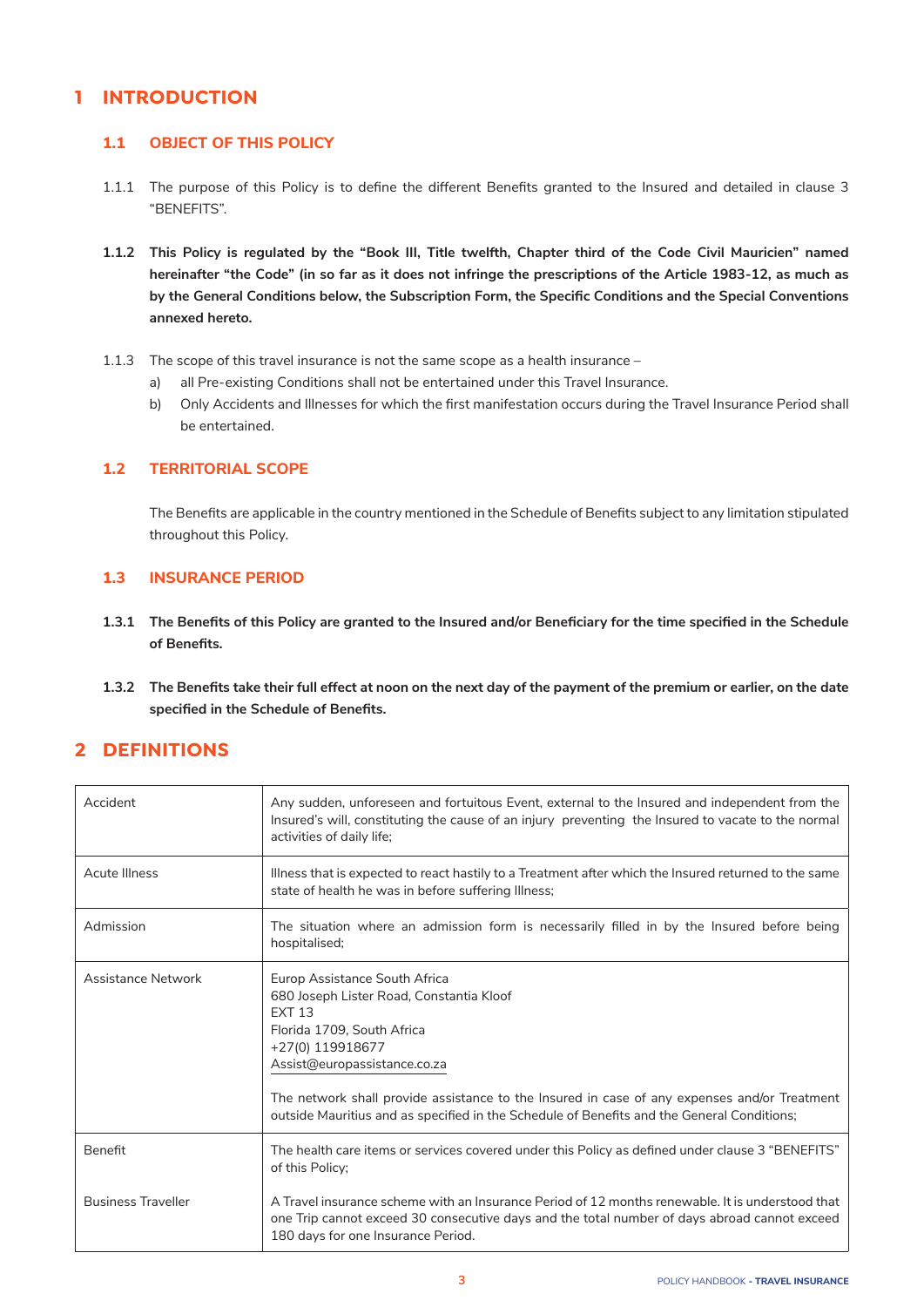| <b>Chronic Illness</b>                       | an Illness that cannot be cured but only maintained under control by specific Treatment lasting<br>more than three (3) months; a person suffering from a Chronic Illness shall be under long term<br>medication;                                                                                                                                                                                                                                                                                                                                                                                                                                                                                |
|----------------------------------------------|-------------------------------------------------------------------------------------------------------------------------------------------------------------------------------------------------------------------------------------------------------------------------------------------------------------------------------------------------------------------------------------------------------------------------------------------------------------------------------------------------------------------------------------------------------------------------------------------------------------------------------------------------------------------------------------------------|
| Claim / Loss                                 | Any Event, justifying the intervention of the Insurance Company and/or that of the Assistance<br>Network;                                                                                                                                                                                                                                                                                                                                                                                                                                                                                                                                                                                       |
| Circumstances                                | Refers to a fact or condition connected with or relevant to an event or action;                                                                                                                                                                                                                                                                                                                                                                                                                                                                                                                                                                                                                 |
| Date of departure                            | Refers to the date mentioned in the Schedule of Benefits triggering coverage under this Policy;                                                                                                                                                                                                                                                                                                                                                                                                                                                                                                                                                                                                 |
| Employee                                     | An individual having a contract of employment with the Policyholder, and perceiving any<br>remuneration for his contractual obligations with the company;                                                                                                                                                                                                                                                                                                                                                                                                                                                                                                                                       |
| Event                                        | An Illness, Accident or any other circumstances, justifying the intervention of the Insurance<br>Company;                                                                                                                                                                                                                                                                                                                                                                                                                                                                                                                                                                                       |
| <b>Excess</b>                                | Part of the expenses that remain payable by the Insured;                                                                                                                                                                                                                                                                                                                                                                                                                                                                                                                                                                                                                                        |
| Guarantee of Payment                         | The financial commitment from the Insurance Company that assures payment directly to the<br>Hospital for any Benefit covered under this Policy;                                                                                                                                                                                                                                                                                                                                                                                                                                                                                                                                                 |
| Hospital                                     | Any legally licensed medical institution (including clinics) in Mauritius and/or any other country;                                                                                                                                                                                                                                                                                                                                                                                                                                                                                                                                                                                             |
| Hospitalisation or<br>"In Patient"           | Admission in a Hospital rendered necessary due to the state of health of the Insured where<br>Treatment cannot be administered without the Insured being hospitalised;                                                                                                                                                                                                                                                                                                                                                                                                                                                                                                                          |
| <b>Illness</b>                               | Any sudden and unpredictable impairment of the state of health of the Insured as established by<br>a Medical Practitioner, which prevents the Insured to vacate to the normal activities of daily life;                                                                                                                                                                                                                                                                                                                                                                                                                                                                                         |
| <b>Important Material Loss</b>               | Any material damage (Fire, theft, water damage, explosion, collapse) whose seriousness<br>imperatively requires the presence of the Insured to take the necessary protective measures or in<br>case the Insured presence would be required by the Police Authorities;                                                                                                                                                                                                                                                                                                                                                                                                                           |
| Indian Ocean                                 | Comoros, Madagascar, Mayotte, Reunion Island, Rodrigues, Seychelles;                                                                                                                                                                                                                                                                                                                                                                                                                                                                                                                                                                                                                            |
| Insurance Company                            | The Mauritius Union Assurance Cy. Ltd.<br>4, Léoville L'homme Street, Port Louis, Île Maurice.<br>Tél: +230 2075500<br>Email address : info@mua.mu                                                                                                                                                                                                                                                                                                                                                                                                                                                                                                                                              |
| Insurance Period                             | Length of the overseas Trip mentioned on the Policy, for which a premium, as specified in the<br>present Insurance Agreement, was settled by the Insured to the Insurance Company. Such period<br>must not in any case extend beyond the expiration date of the said Policy.<br>For any clause of this policy, irrespective of the guarantee, with the exception of clause 3.6.5, the<br>Policy starts on the Insured's date of departure from Mauritius, i.e. at the time boarding; and ends<br>at the time of the return of the Insured to Mauritius, i.e. at the time of landing. Except for one-way<br>ticket overseas Trip s which shall end at midnight on the expiry date of the Policy; |
| Insured                                      | A person specifically designated on the Policy here attached and whose place of residence is<br>located in Mauritius:                                                                                                                                                                                                                                                                                                                                                                                                                                                                                                                                                                           |
| Limit                                        | The maximum amount of money payable by the Insurance Company for a Benefit;                                                                                                                                                                                                                                                                                                                                                                                                                                                                                                                                                                                                                     |
| Luggage                                      | Travelling bags, suitcases, clothing, valuable Items and personal belongings, other than Travel<br>Documents, of the Insured for the purpose of his overseas Trip;                                                                                                                                                                                                                                                                                                                                                                                                                                                                                                                              |
| Mauritius                                    | Ile Maurice/Mauritius, as defined in the 'Interpretation and General Clauses Act';                                                                                                                                                                                                                                                                                                                                                                                                                                                                                                                                                                                                              |
| Medical Authority or Medical<br>Practitioner | Any person holding a degree in medicine and who is registered with The Medical Council of<br>Mauritius or by relevant authority in the country where the latter exercises, who does not have<br>any familial relationship whatsoever with the Insured or with one of the persons travelling with<br>the latter;                                                                                                                                                                                                                                                                                                                                                                                 |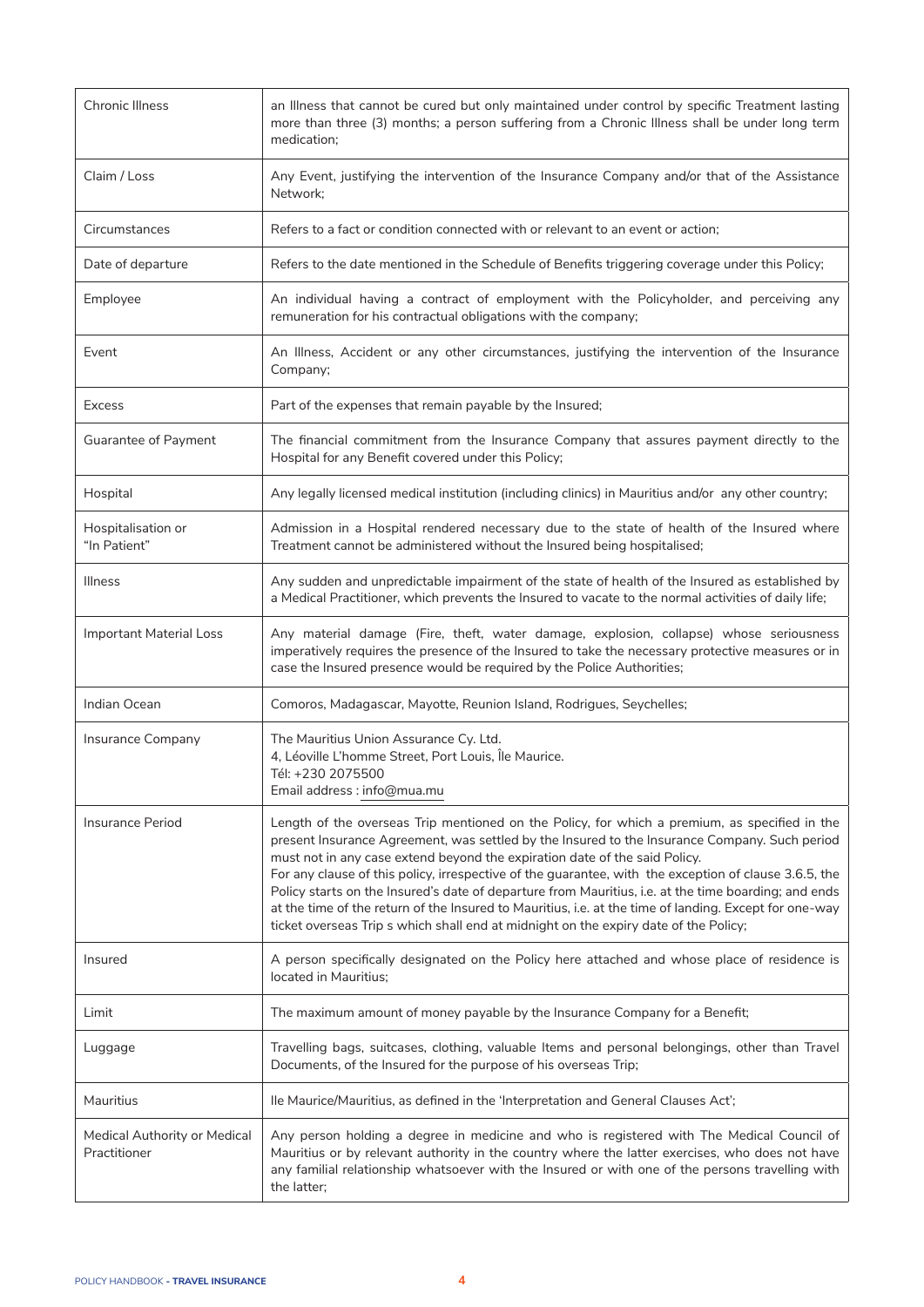| <b>Medical Team</b>                          | Care structure adapted to each and every particular case and selected by the Medical Examiner of<br>the Assistance Network and the general practitioner;                                                                                                                                                          |
|----------------------------------------------|-------------------------------------------------------------------------------------------------------------------------------------------------------------------------------------------------------------------------------------------------------------------------------------------------------------------|
| Next of Kin                                  | The Insured's ascendants and descendants of the first degree of kinship or spouse (thereby<br>including couples of the same gender and living together since a minimum of six months);                                                                                                                            |
| <b>Permanent Total</b><br><b>Disablement</b> | Permanent disability (other than the Loss of a limb) leading the Insured to remain confined in bed,<br>leading to the inability to have a paid activity in a permanent manner and/or preventing him, for<br>life, to begin or continue his professional activities or any other function and/or work of any type; |
| <b>Pharmaceutical Expenses</b>               | The expenses relating to medicines and/or medicinal drugs, prescribed by a Medical Practitioner;                                                                                                                                                                                                                  |
| Policy                                       | The General Conditions along with the Schedule of Benefits;                                                                                                                                                                                                                                                       |
| Policyholder                                 | Any person or any entity that owns an insurance policy by paying the premium and has the right<br>to exercise all privileges under this Policy. For the purpose of this definition, a Policyholder may or<br>may not be the Insured, or the sole or one of the beneficiaries of this Policy;                      |
| Pre-existing Condition                       | An Illness (including any signs and symptoms) and/or Accident that the Insured experiences and/<br>or experienced, which arose prior to the coming into effect of this Policy;                                                                                                                                    |
| <b>Schedule of Benefits</b>                  | The schedule specifying the amount of coverage for each Benefit, including specific terms and<br>conditions applicable to the Insured. The Schedule of Benefit and the general conditions together<br>forms this Policy;                                                                                          |
| Serious Bodily Injury                        | Injury or Illness whose nature risks to affect the Insured's life itself or to generate, in the short run,<br>an important aggravation of his state if appropriate care is not quickly provided to him;                                                                                                           |
| Surgeon                                      | A Medical Practitioner qualified to practise surgery as per the registration with the Medical Council<br>in Mauritius or with the relevant Medical Authority in the country where the latter exercises;                                                                                                           |
| Surgery                                      | One or a sequence of therapeutic interventions performed by bare hand or by the use of instruments<br>executed by a Surgeon, necessarily involving an incision;                                                                                                                                                   |
| <b>Temporary Total</b><br>disablement        | Disablement from engaging in or giving attention to any portion of the Insured Person ordinary<br>occupation;                                                                                                                                                                                                     |
| <b>Travel Documents</b>                      | All documents of the Insured for the purpose of his overseas Trip other than the passport;                                                                                                                                                                                                                        |
| Travel/Trip                                  | Holiday, business or pleasure Trip made by the Insured according to the destinations mentioned<br>on the Policy, which begins and ends in Mauritius as per the Term of Insurance. It is declared that<br>any Trip to and from Rodrigues Island is considered as a travel;                                         |
| Treatment                                    | Any medical expenses rendered necessary due to the state of health of the Insured, so as to cure<br>an Illness;                                                                                                                                                                                                   |
| Valuable Items<br>(non-exhaustive list)      | Refers to jewelry, objects made with precious metal, gem stones, pearls, watches, furs. All<br>photographic, film, computer, telephone, mobile, recording sound or image reproduction<br>equipment, and their respective accessories. Objects, whose value exceeds Rs 3,000.                                      |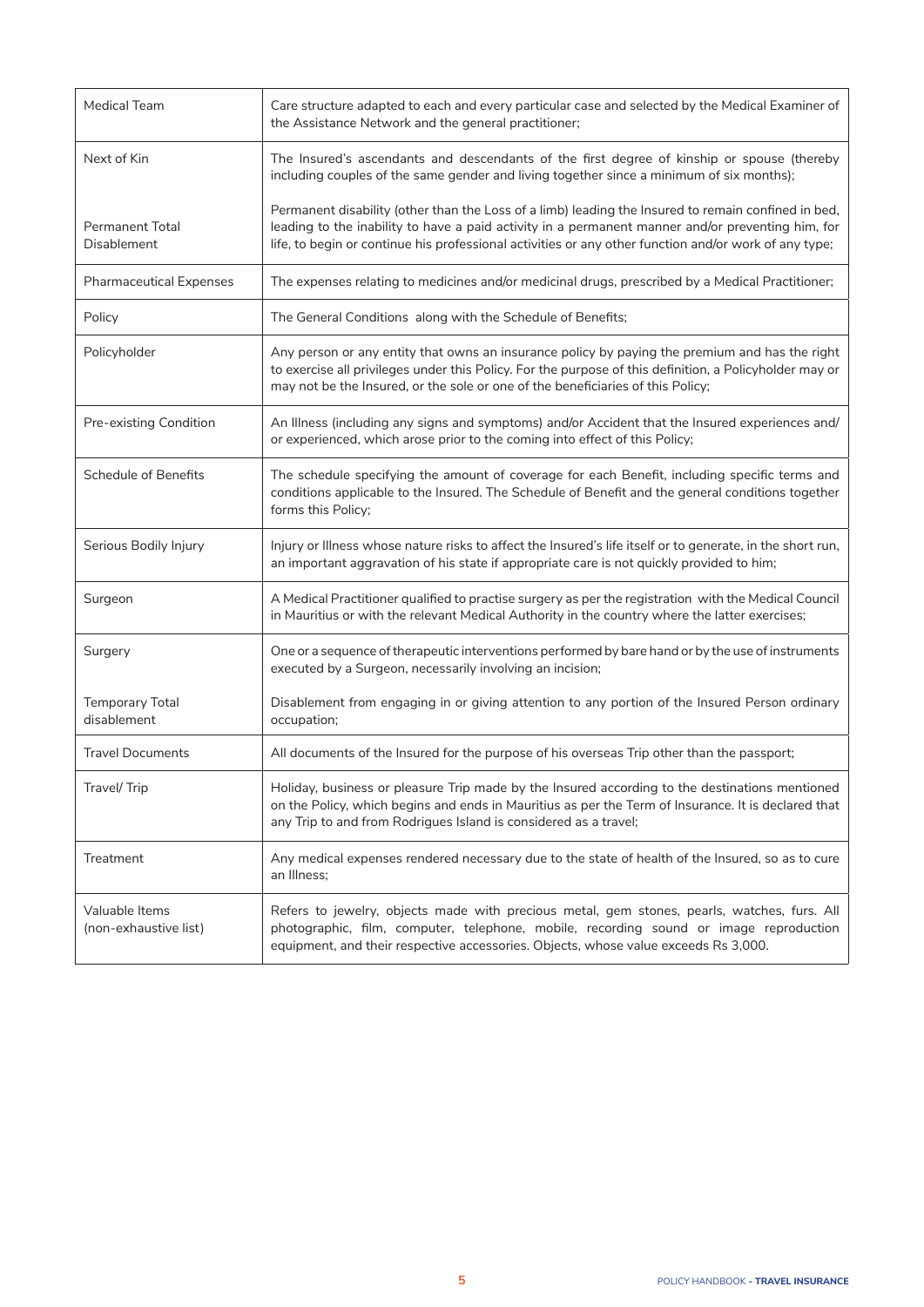# **3 BENEFITS**

# **3.1 MEDICALISED TRANSPORT**

#### **3.1.1 IN CASE OF ACCIDENT OR ILLNESS**

3.1.1.1 In case of serious personal injury, resulting from an Accident or Illness, the Insurance Company, through the Assistance Network, shall facilitate the Admission of the Insured to the nearest Hospital from the place of Accident or Illness, and shall take the Insured back, for free, after recovery, by aeroplane to his place of residence in Mauritius.

#### **3.1.1.2 EXCLUSIONS SPECIFIC TO THE "MEDICALISED TRANSPORT" BENEFIT**

The following expenses are not covered:

- a) Medical transports belonging or attached to rehabilitation centres, rest homes or hydro-therapeutic cure centres, any Illness or Accident having led the Insured's stay in such establishments;
- b) Any Illness or Accident having occurred prior to the date when the present Policy takes effect as well as those whose incidence is predictable because of the Insured's medical or surgical history;
- c) Complications occurring during pregnancy, resulting from the Insured's carelessness.
- d) Unjustified terminations of pregnancy due to the Insured's state of health;
- e) Consequences of congenital anomalies or psychic retardation;
- f) Medical or surgical affections that can be treated on the spot without risk on the premises given that transport itself can represent a major risk;
- g) Chronic Illnesses known by the Insured at the time of subscription of the present Policy.

#### **3.1.2 RESCUE ON SKI PISTE**

- 3.1.2.1 The Insured is the victim of a ski Accident on opened &/or marked pistes.
- 3.1.2.2 The Assistance Network shall undertake all expenses incurred to bring the Insured down from the place of the Accident to the nearest first aid centre, up to a maximum limit of Euros 10, 000 per person and per Event.
- 3.1.2.3 In the Event that the rescue services cannot reach the Insured at the place of the Accident, the costs of a helicopter or any other transport means shall be undertaken.
- 3.1.2.4 All expenses related to the above mentioned Benefit shall be undertaken by the Assistance Network and limited to a maximum of Euros 10, 000 per person and per Event.
- 3.1.2.5 For the purpose of this Benefit, the Assistance Network shall have to be duly informed of this Event before the end of the stay of the Insured at the same ski station.
- 3.1.2.6 EXCLUSION SPECIFIC TO THE "RESCUE ON SKI PISTE" BENEFIT
	- Competitions are excluded.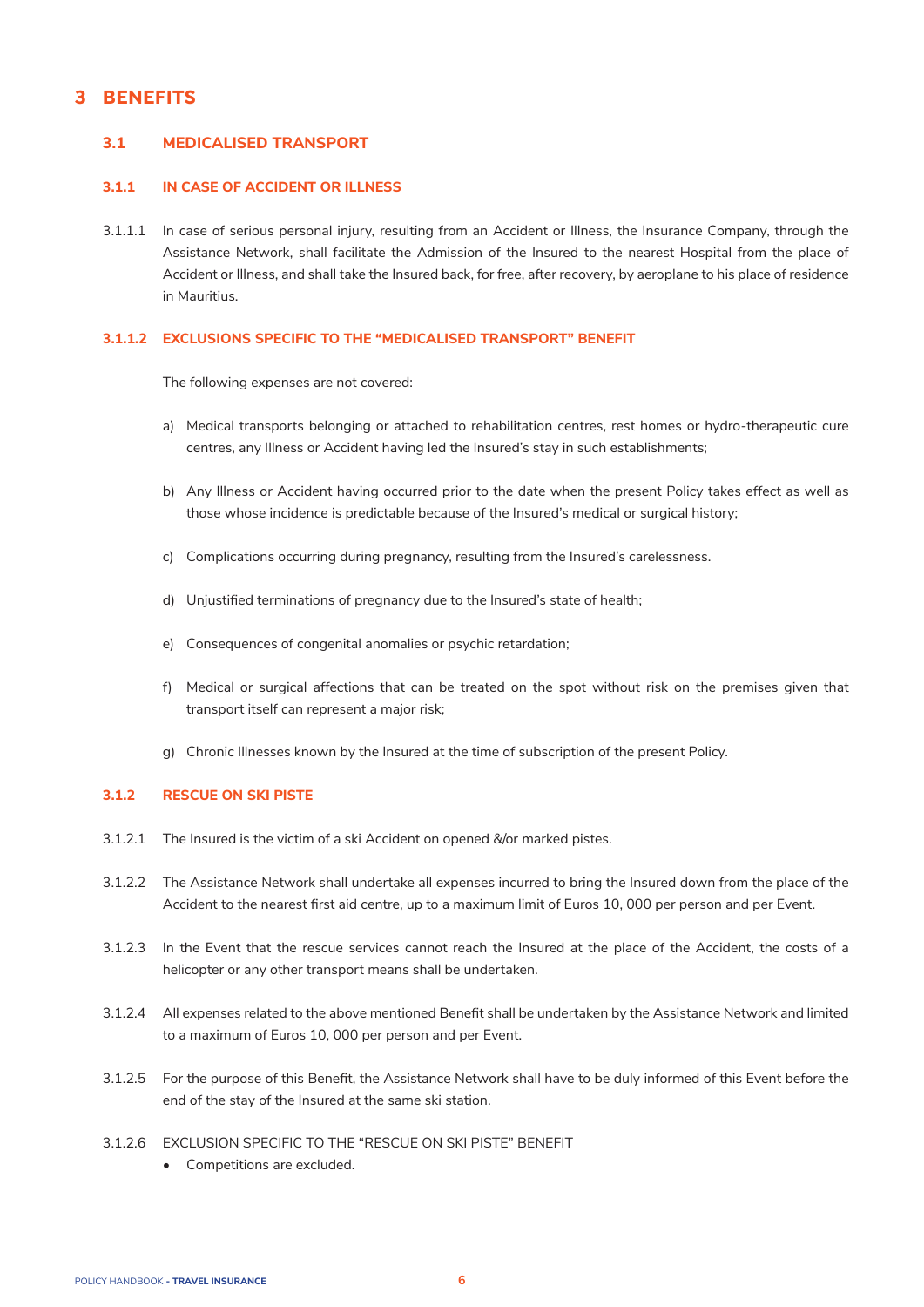# **3.2 REPATRIATION OF MORTAL REMAINS**

- 3.2.1 The Insurance Company, through the Assistance Network, shall be responsible for all formalities to be carried out on the spot as well as any immediate payment of expenses attached thereto, including the transport of the body, to the place of funeral in Mauritius.
- 3.2.2 The Insurance Company shall also cover the payment of the post mortem Treatment, laying out and coffin, essential to the transport (excluding the funeral and burial expenses), up to a Limit (as per Schedule of Benefits).
- 3.2.3 The Insured shall refund to the Insurance Company the monetary value of the return ticket initially arranged for the return of the Insured, deceased, or its refund.
- 3.2.4 Notwithstanding anything contained to the contrary in the terms and conditions of this Policy, it is hereby declared and agreed that in the Event of death following any Pre-existing Conditions of the Insured, the Insurance Company through the Assistance Network, shall take responsibility for all formalities to be carried out on the spot as well as any immediate payment of expenses up to the Limit stated in the Schedule of Benefits, including the transportation of the body, to the disembarkment point in Mauritius. The Insurance Company shall also cover the payment of embalment expenses , the laying out expenses and the coffin expenses essential to the transportation of the mortal remains(excluding the funeral and burial expenses), up to the Limit stated in the Schedule of Benefits. Claimants shall pay back to the Insurance Company the monetary value of the return ticket initially arranged for the return of the Insured, deceased or its refund.

# **3.3 EMERGENCY RETURN OF THE INSURED**

- 3.3.1 The Insurance Company shall cover the payment of additional expenses for which the Insured is liable for his repatriation to Mauritius on an airliner in economic class, including formalities to be carried out on the spot, in case of sudden and unpredictable death of a Next of Kin and insofar as he cannot return to his place of residence in time for the funeral by the means of transport initially planned for his normal return.
- 3.3.2 The Insured shall pay back to the Insurance Company the monetary value of the ticket initially planned for his return to Mauritius, or its refund.

# **3.4 REPATRIATION OF THE OTHER INSURED PERSONS**

- 3.4.1 In case of repatriation of an Insured as mentioned in clause 3.1 (**"MEDICALISED TRANSPORT"**) or of transportation of a body as mentioned in clause 3.2 (**"REPATRIATION OF MORTAL REMAINS")**, expenses incurred for the repatriation of the Next of Kin travelling with the Insured are also paid for by the Insurance Company, up to the Limit stipulated in the Schedule of Benefits, in an airliner in economic class to their place of residence in Mauritius insofar as the Next of Kin cannot return to it by the means of transport initially planned for the normal return of the Next of Kin.
- 3.4.2 The Next of Kin shall pay back to the Insurance Company the monetary value of the ticket initially planned for his return to Mauritius, or its refund.
- 3.4.3 Notwithstanding anything contained to the contrary in the terms and conditions of this Policy, it is hereby declared and agreed that in the Event of death following any Pre-existing Conditions of the Insured, the Insurance Company through the Assistance Network, shall take the responsibility for all formalities to be carried out on the spot as well as any immediate payment of expenses up to the Limit stated in the Schedule of Benefits, including the transportation of the body, to the disembarkment point in Mauritius. The Insurance Company shall also cover the payment of the embalmment expenses, the laying out expenses and the coffin expenses essential to the transportation of the mortal remains (excluding the funeral and burial expenses), up to the Limit stated in the Schedule of Benefits. Claimants shall pay back to the Insurance Company the monetary value of the return ticket initially arranged for the return of the Insured, deceased or its refund.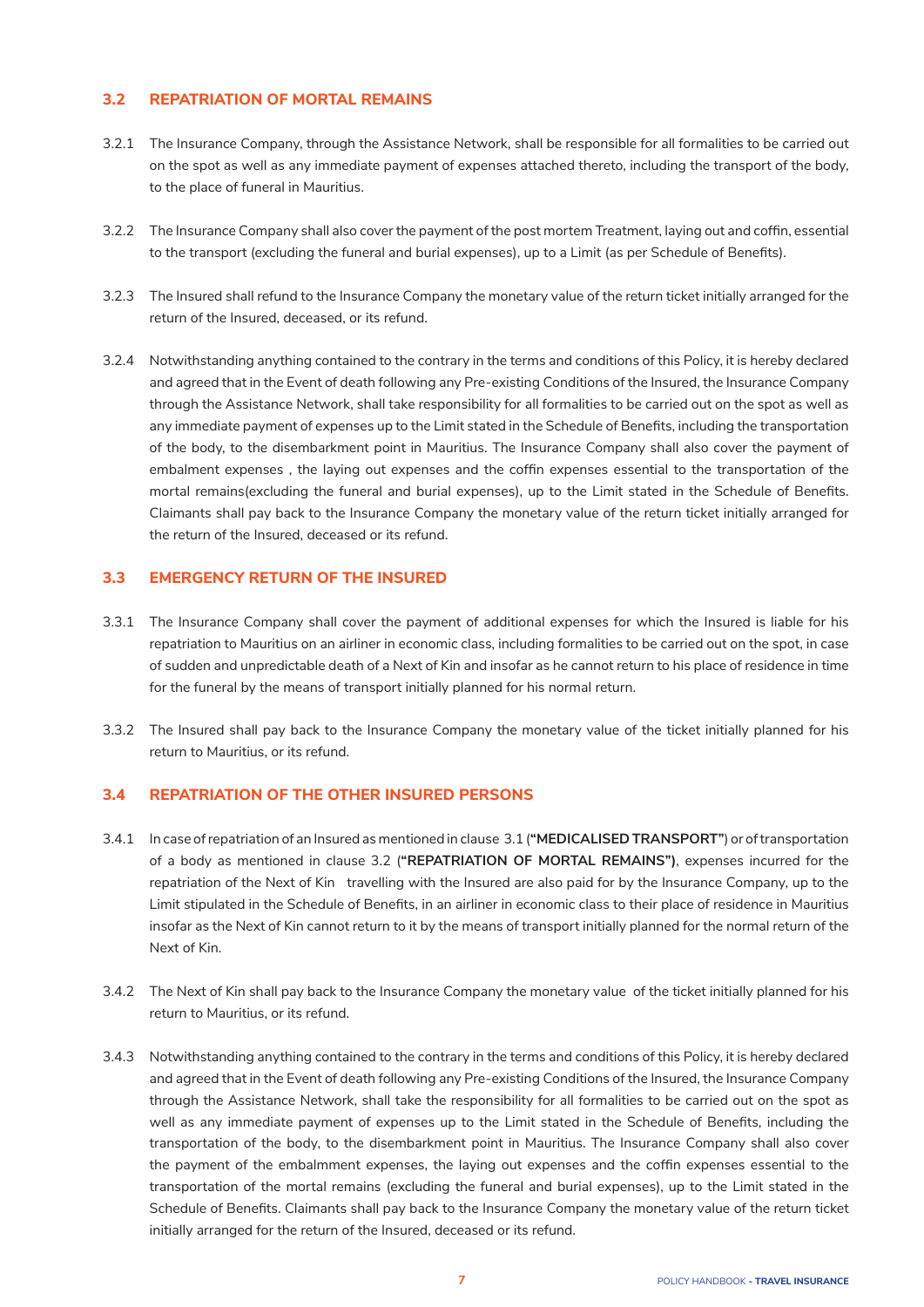# **3.5 AIR TICKET OF ACCOMPANYING PERSON OF THE INSURED**

3.5.1 When the state of health of the Insured justifies a Hospitalisation for more than ten (10) days, the Assistance Network shall provide up to the Limit stipulated in the Schedule of Benefits, to the Next of Kin a return ticket from Mauritius, in economic class, in order to be by the side of the Insured.

## **3.6 CANCELLATION AND CURTAILMENT OF TRIP**

#### **3.6.1 BENEFITS**

In case of cancellation, the Insurance Company shall refund the irrecoverable expenses specified in this Policy as follows:

- a) If the modification or cancellation occurs within the thirty (30) days prior to the date of departure (maximum ten (10) days before the date of departure in case of Important Material Loss), the Insurance Company shall refund the Insured up to the Limit stated in the Schedule of Benefits.
- b) If the modification or cancellation occurs more than thirty (30) days before the date of departure, the Insurance Company shall refund the Insured up to a Limit of MUR 10,000 (per Insured).

#### **3.6.2 INDEMNIFICATION OF THE INSURED**

- 3.6.2.1 An Illness, Accident or death of the Insured, his spouse, partner, ascendants and descendants (up to a maximum of second degree) brothers, sisters, collaterals by marriage (up to a maximum of second degree) (up to a maximum of second degree) travelling companions named on the subscription form, associate, or any other person led to replace temporarily the Insured within the framework of his professional activities. It is hereby stipulated that the above-mentioned persons shall not be indemnified by any means if they do not hold the status of Insured.
- 3.6.2.2 The Insurance Company shall indemnify the Insured as a result of an Important Material Loss affecting the Insured on his properties or on his professional premises, and imperatively requiring his presence or should his presence be summoned by the police authorities.
- 3.6.2.3 The Benefit shall not take place in case of:
	- a) Cancellation or discontinuation resulting in the non-presentation, for any reason, of one of the documents essential to the overseas Trip such as passport,and/or visa, transport ticket, and vaccination record.
	- b) Cancellation of flight made by the airline company or any authority.
- 3.6.2.4 The Insured shall produce the cancellation ticket for any reimbursement to be paid under this Clause.

#### **3.6.4 MAXIMUM COMMITMENT AND LIMITATIONS**

In all cases, the refundable amount shall not exceed the Limit stipulated in the Schedule of Benefits.

#### **3.6.5 EFFECT, SUSPENSION AND LENGTH OF THE BENEFIT**

- 3.6.5.1 The Benefit shall take effect up to the limit stated in the Schedule of Benefits as from the date of purchase of the Policy.
- 3.6.5.2 The Cancellation Benefit, shall take effect as follows:
	- a) in case of Illness, Accident or death, as from the date of purchase of the overseas Trip in the conditions and Limit fixed as per the Schedule of Benefits
	- b) in case of Important Material Loss, at most ten (10) days before the date of departure, and/or
	- c) in case of Illness, at most five (5) days before the date of departure.
- 3.6.5.3 The Curtailment Benefit shall take effect on the day when the Trip begins.
- 3.6.5.4 The Cancellation Benefit shall cease the day following the date of departure at midnight (G.M.T).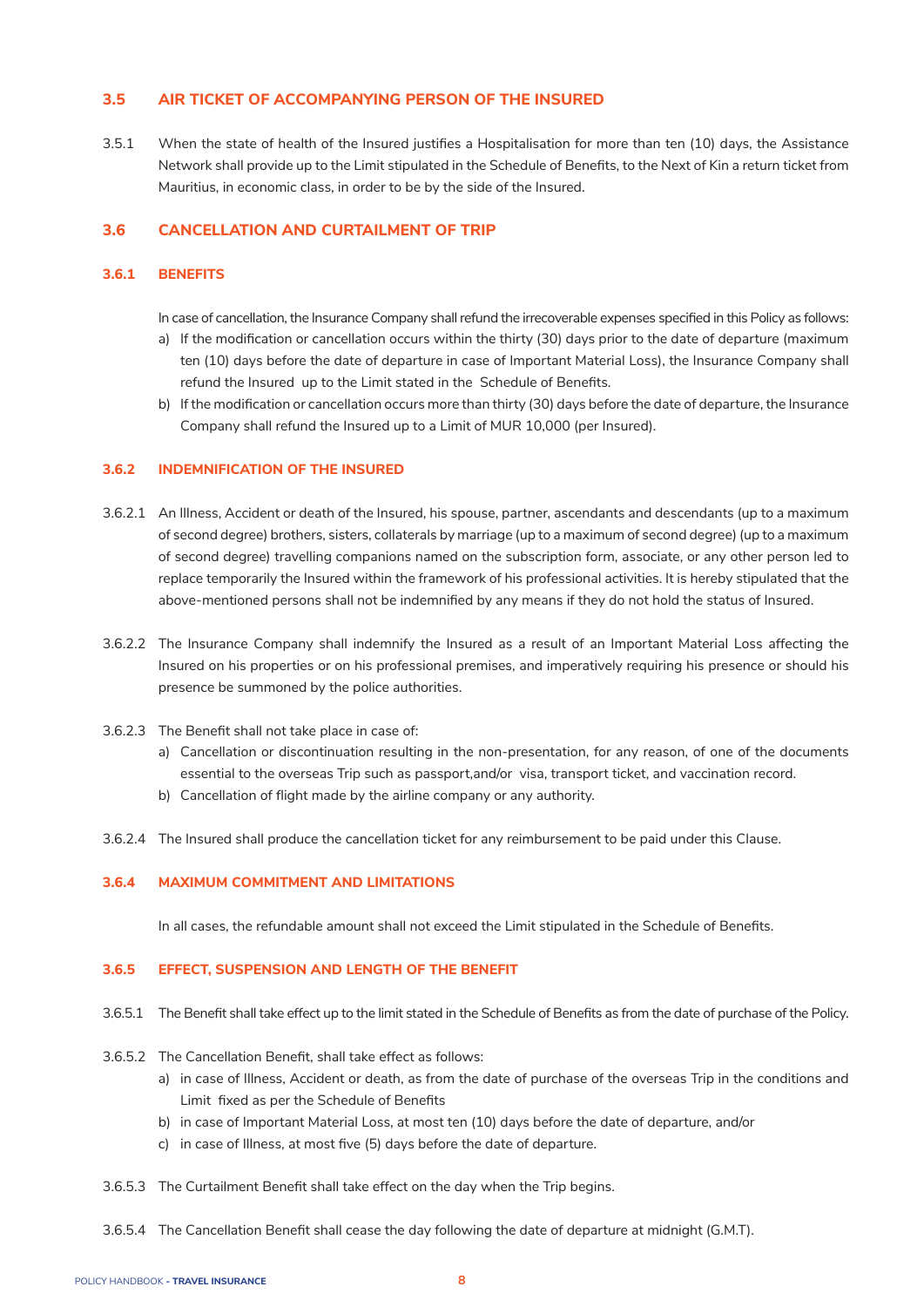#### **3.6.6 EXCLUSIONS RELATED TO THIS BENEFIT**

Notwithstanding the Clause 7 "General Exclusions", the following are excluded under this Benefit:

- 3.6.6.1 Psychic Illnesses;
- 3.6.6.2 Non-stabilized Illness established before the purchase of the Covered Travel and likely to cause sudden complications before departure;
- 3.6.6.3 Consequences of the use of drugs or medicines not prescribed medically;
- 3.6.6.4 State of pregnancy, unless an unpredictable complication established by a recognised Medical Authority and, in all cases, all state of pregnancy as from the first day of the 7th month;
- 3.6.6.5 Accidents occurred during Events, races or competitions, requiring the use of motorized machines;
- 3.6.6.6 Accidents resulting from the use of air machines (except aircrafts qualified for the transport of passengers);
- 3.6.6.7 consequences of civil or foreign war, riots, insurrection or popular movements, in which the Insured would have taken an active part except such cases where he would have done so in the accomplishment of his professional duty;
- 3.6.6.8 for the Curtailment Benefit: minor Illnesses or lesions that can be treated on the spot;
- 3.6.6.9 Any cost and expense charged by an airport;
- 3.6.6.10 Any circumstance known by the Insured, before subscription to this Insurance Policy, by the Insured or at the time of the reservation of the overseas Trip (as per the case of subscription to the insurance), which could reasonably be expected to lead to the cancellation or discontinuation of the overseas Trip.

# **3.7 FLIGHT AND LUGGAGE DELAY**

#### **3.7.1 FLIGHT DELAY**

- 3.7.1.1 The Insurance Company shall reimburse up to the Limit defined in the Schedule of Benefits the expenses incurred by the Insured for food, hotel expenses, and return transfer expenses from the airport.
- 3.7.1.2 The Benefit shall be granted if the Insured experiences a delay of more than eight (8) hours compared to the initial departure time mentioned on the transportation ticket of the insured and only in the following cases:
	- a) delay or cancellation of a regular flight booked by the Insured;
	- b) overbooking that prevents the Insured from boarding the regular flight that the Insured had booked;
	- c) late arrival of the regular flight on which the Insured travelled preventing the Insured from embarking on a connection flight;
	- d) delay exceeding one hour, compared to the arrival time displayed, of a Means of Public Transport used to go to the airport preventingthe Insured from boarding the regular flight that the Insured had booked;
	- e) Only regular flights of the Airline companies whose schedules are published shall be applicable for the guarantee. In case of dispute, the "ABC WORLD AIRWAYS GUIDE" shall be considered as reference book to determine the flights and connections schedule;
	- f) unfavourable weather conditions;
	- g) Any disaster and/or act of God.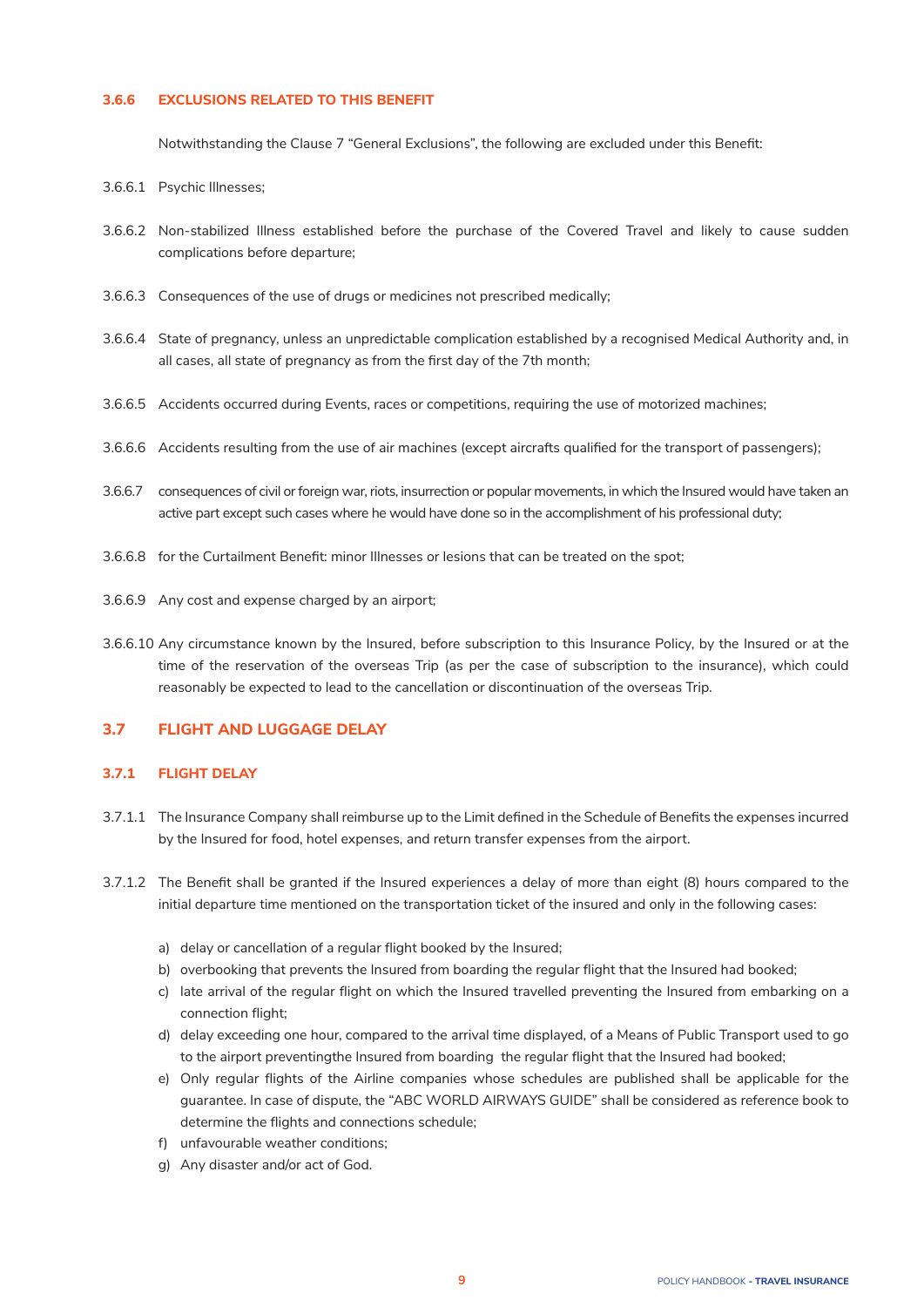#### **3.7.1.3 EXCLUSIONS RELATING TO THIS BENEFIT**

- 3.7.1.3.1 Delays occurring on non-regular flights (namely on "charter" flights);
- 3.7.1.3.2 No reimbursement shall be paid should the flight delay be shorter than eight (8) hours compared to the initial time of departure or arrival (in the case of a connection flight) of the regular flight booked by the Insured.;
- 3.7.1.3.3 No reimbursement shall be paid should the delay result from a strike or a war;
- 3.7.1.3.4 No reimbursement shall be paid in case of temporary or permanent withdrawal of a plane, which would have been ordered:
	- a) either by the Airport Authorities, or
	- b) by the Civil Aviation Authorities,
	- c) by a similar organisation, and which would have been announced prior to the Insured date of departure.
- 3.7.1.3.5 No reimbursement shall be paid should a similar means of transport be put at the disposal of the Insured by the carrier within four (4) hours following the initial time of departure (or arrival in the case of a connecting flight) of the regular flight booked by the Insured.

#### **3.7.2 LUGGAGE DELAY**

- 3.7.2.1 The Insurance Company shall reimburse up to the Limit stated in the Schedule of Benefits per delay for goods purchased strictly as a necessity when the luggage duly registered and placed under the responsibility of the airline company, on which the Insured is travelling, arrive more than eight (8) hours after the Insured time of arrival at the airport or station.
- 3.7.2.2 Only the regular flights of the airline companies whose schedules are published shall be eligible to this Benefit.
- 3.7.2.3 In case of dispute, the "ABC WORLD AIRWAYS GUIDE" shall be considered as reference book to determine the schedule of flights and connections.

#### **3.7.2.2 EXCLUSIONS RELATING TO THIS BENEFIT**

- 3.7.2.2.1 Delays occurring on non-regular flights (namely on "charter" flights);
- 3.7.2.2.2 The Benefit is not applicable if the delay takes place once the Insured have reached the usual place of residence;
- 3.7.2.2.3 No reimbursement shall be paid if the Insured do not give due notification, as soon as the Insured is aware of same, of the delay or Loss of the Insured Luggage to a competent and capacitated person of the airline company;
- 3.7.2.2.4 No reimbursement shall be paid if the luggage of the Insured has been confiscated or requisitioned by the Customs Services or Government Authorities;
- 3.7.2.2.5 No reimbursement shall be paid for items purchased after the handing over of the luggage by the carrier;
- 3.7.2.2.6 No reimbursement shall be paid for staple goods, clothing and toiletries purchased after the handing over of the luggage by the carrier.

#### **3.7.3 MAXIMUM LIABILITY AND LIMITATION**

The liability of the Insurance Company is fixed as per the Schedule of Benefits per delay. The total amount to be reimbursed for both luggage and flight delays shall not exceed the total limit mentioned in the Schedule of Benefit.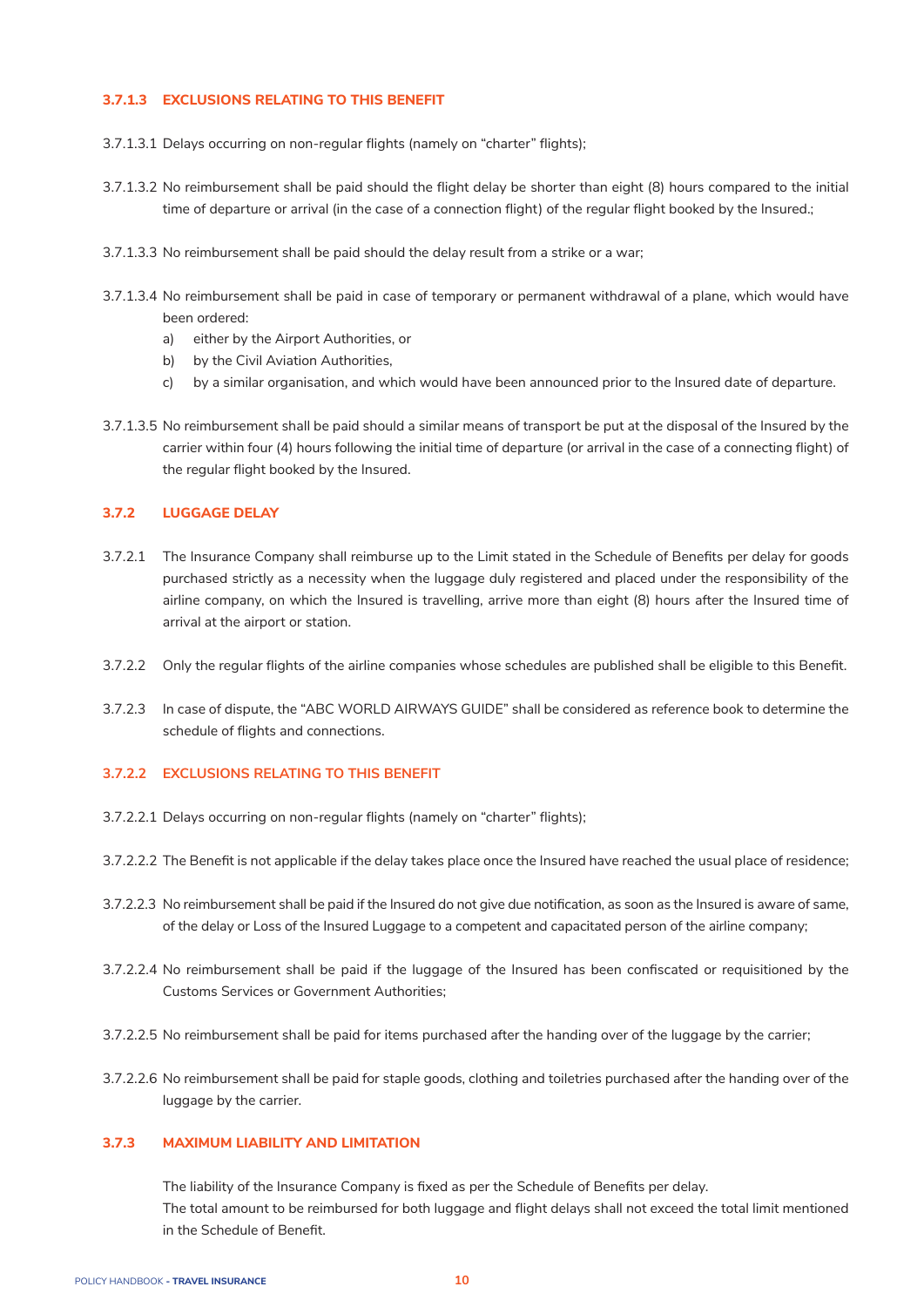# **3.8 LOSS OR THEFT OF PERSONAL DOCUMENTS**

- 3.8.1 In case of theft or Loss of the personal documents and/ or identity documents of the Insured, the Assistance Network shall advise the Insured about the procedures to be followed with the Consulate and/or local authorities.
- 3.8.2 In case of theft or Loss of the personal documents and/or identity documents of the Insured, the Assistance Network shall cover the expenses incurred or to be incurred on the spot (hotel, rental of vehicle, train and plane) or shall make a ticket available to the Insured (up to five thousand Mauritian Rupees (MUR 5000) to continue his trip
- 3.8.3 The cost relating to the reissuance of the passport of the Insured shall not be covered under this Benefit.

# **3.9. MEDICAL, SURGICAL, PHARMACEUTICAL EXPENSES & HOSPITALISATION EXPENSES**

#### **3.9.1 THE BENEFITS**

- 3.9.1.1 The Insurance Company shall guarantee the payment, upon provision of supporting documents, of the medical, surgical, Pharmaceutical Expenses and Hospitalisation expenses incurred on medical prescription following an Accident or Illness occurred during Travel, up to the Limit specified in the Schedule of Benefits per Insured.
- 3.9.1.2 The Insurance Company shall guarantee the payment upon deduction of an Excess of (as per the Insured's Policy) per Event, the Insurance Company shall reimburse, upon provision of supporting documents, emergency dental expenses incurred overseas up to the Limit of MUR 2,000 per person and per Insurance Periodas well as medical, Pharmaceutical Expenses and minor surgical expenses incurred on medical prescription, excluding any Hospitalisation and linked to an unpredictable Accident or Illness occurred during the Travel, up to the Limit specified in the Schedule of Benefits per Insured.

#### **3.9.2 EXCLUSIONS SPECIFIC TO THE "MEDICAL EXPENSES" BENEFIT**

Notwithstanding Clause 7 "General Exclusions", the following are excluded under this Benefit:

- a) any Treatment incurred or the prescribed expenses resulting from an Illness contracted or an Accident occurred, before the Insured's departure abroad;
- b) expenses ordered for an Event that has arisen after the expiry of the Benefit;
- c) prosthetic, optical, hydro-therapeutic cure and convalescent home expenses;
- d) dental expenses other than the emergency Treatment;
- e) any Treatment incurred or expenses prescribed by a doctor following an Illness contracted or an Accident occurred during the insured Travel period for a period longer than fifteen (15) days after the Insured returns to Mauritius;
- f) the consequence of any state of pregnancy, except in the first six months and provided that there is a clear and unpredictable complication;
- g) Chronic Illnesses, their direct results and consequences;
- h) medical affections whose incidence is predictable because of the medical historyof the insured
- i) Treatments that do not result from a medical emergency;
- j) Checkups (or examinations), vaccinations, Treatments and analyses carried out on a precautionary basis;
- k) Treatment expenses incurred for any psychic, psychological, psychiatric Illness or affection, depressive states, anxiety, senility, memory loss and Alzheimer's disease;
- l) any expense incurred due to an Illness or Accident occurred after the return of the Insured to Mauritius;
- m) expenses incurred following a tropical disease where the Insured did not have the recommended inoculations and/or has not taken the recommended medicines;
- n) the decision not to be repatriated in spite of the opinion of the doctors of the Assistance Network;
- o) Any additional Hospitalisation period relating to a Treatment or services provided during a convalescence stage or home nurse care or any other re-adaptation centre;
- p) Any Pre-Existing Condition.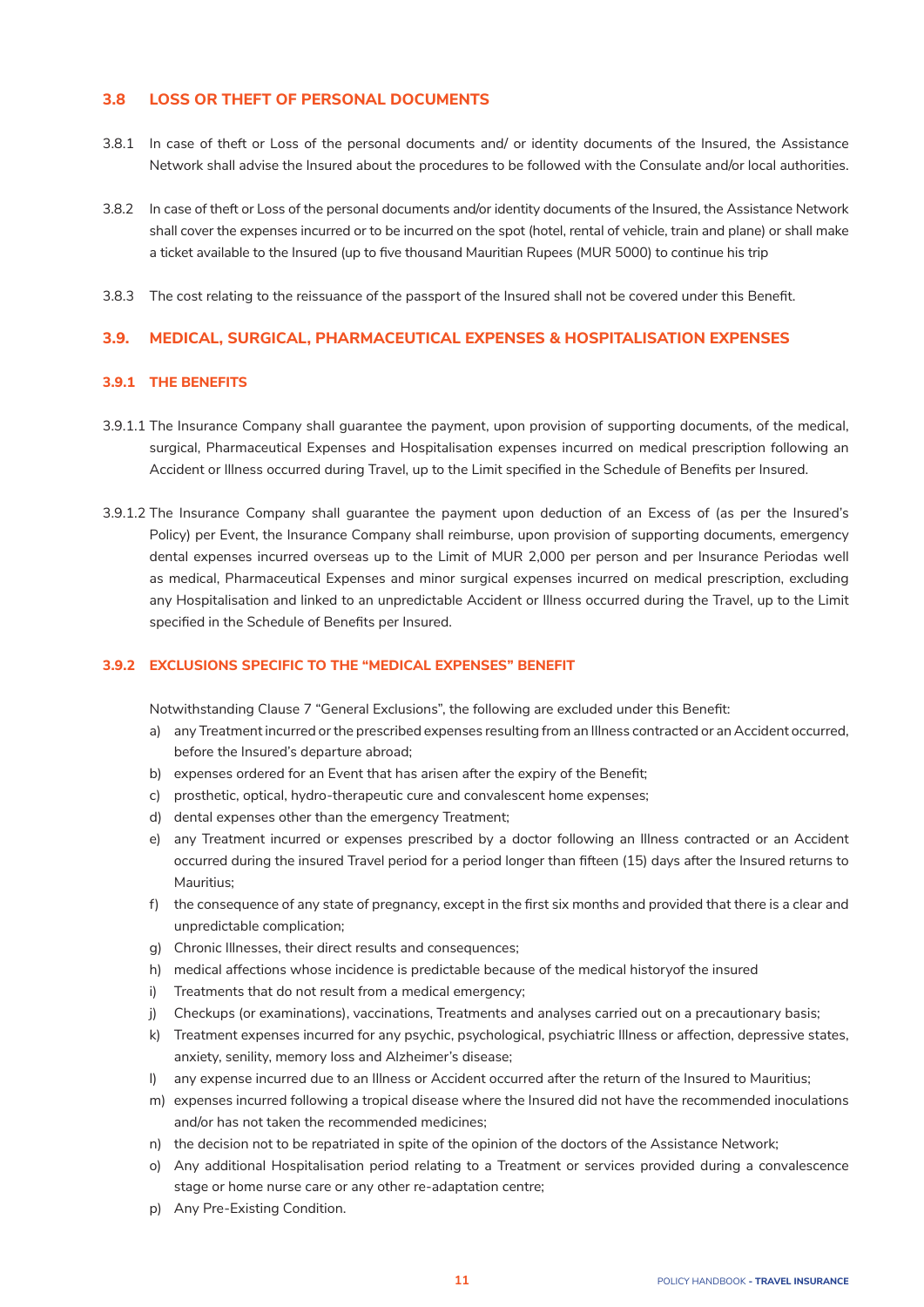#### **3.10 PERSONAL ACCIDENT COVER**

#### **3.10.1 DEATH BENEFIT**

 In case of death of the Insured resulting from an Accident covered and occurring within one year from the day of the Accident, and upon submission of a medical report establishing the connection between the covered Accident and the death, the Personal Accident Benefit provided for in the Schedule of Benefits is paid to the legal succession of the Insured.

#### **3.10.2 PERMANENT / TEMPORARY TOTAL DISABLEMENT**

#### 3.10.2.1 THE BENEFIT

The Insurance Company shall reimburse, up to the Limit stipulated and detailed in the Schedule of Benefits, in case of Accident, during the period of insured Travel, resulting in complete and final Loss of a limb (leg, arm, hand or foot), one or both eyes, or any other physical disability or incurable mental affection or madness, preventing the Insured from beginning or continuing the professional activities of the Insured, or any other function and/or work of any type.;

#### 3.10.2.2 SCALE OF COMPENSATION

The applicable Scale, at the time of the Loss or Loss of use of a limb, is as follows:

|                   |                                                | % of the<br>insured<br>amount |                      |                                                                    |                                                                    | % of the<br>insured<br>amount                       |
|-------------------|------------------------------------------------|-------------------------------|----------------------|--------------------------------------------------------------------|--------------------------------------------------------------------|-----------------------------------------------------|
|                   | From shoulder                                  | 60                            |                      | Hand:                                                              | from the wrist                                                     | 42.5                                                |
| 1. ARMS           | From shoulder to elbow                         | 50                            |                      | Thumb:                                                             | Two phalanxes<br>One phalanx                                       | 25<br>10                                            |
|                   | At elbow<br>Between wrist and elbow            | 47.5<br>45                    | 2. HANDS AND FINGERS | Other fingers:                                                     | Three phalanxes<br>Two phalanxes<br>One phalanx                    | 6<br>$\overline{4}$<br>$\overline{2}$               |
| <b>LEGS</b><br>ത് | From hip<br>Between hip and knee<br>Below knee | 70<br>50<br>35                | 4. FEET AND TOES     | Foot:<br>Big toe:<br>Other toe:                                    | from ankle<br>Two phalanxes<br>One phalanx<br>One or two phalanxes | 30<br>$\mathbf 5$<br>$\overline{2}$<br>$\mathbf{1}$ |
| 5. EYES           | <b>Both Eyes</b><br>One Eye<br>Eye lens        | 100<br>30<br>20               | <b>EARS</b><br>ဖ     | One Ear<br>Two Ears<br>Hearing from an Ear<br>Hearing of both Ears |                                                                    | 7<br>12<br>$\overline{7}$<br>50                     |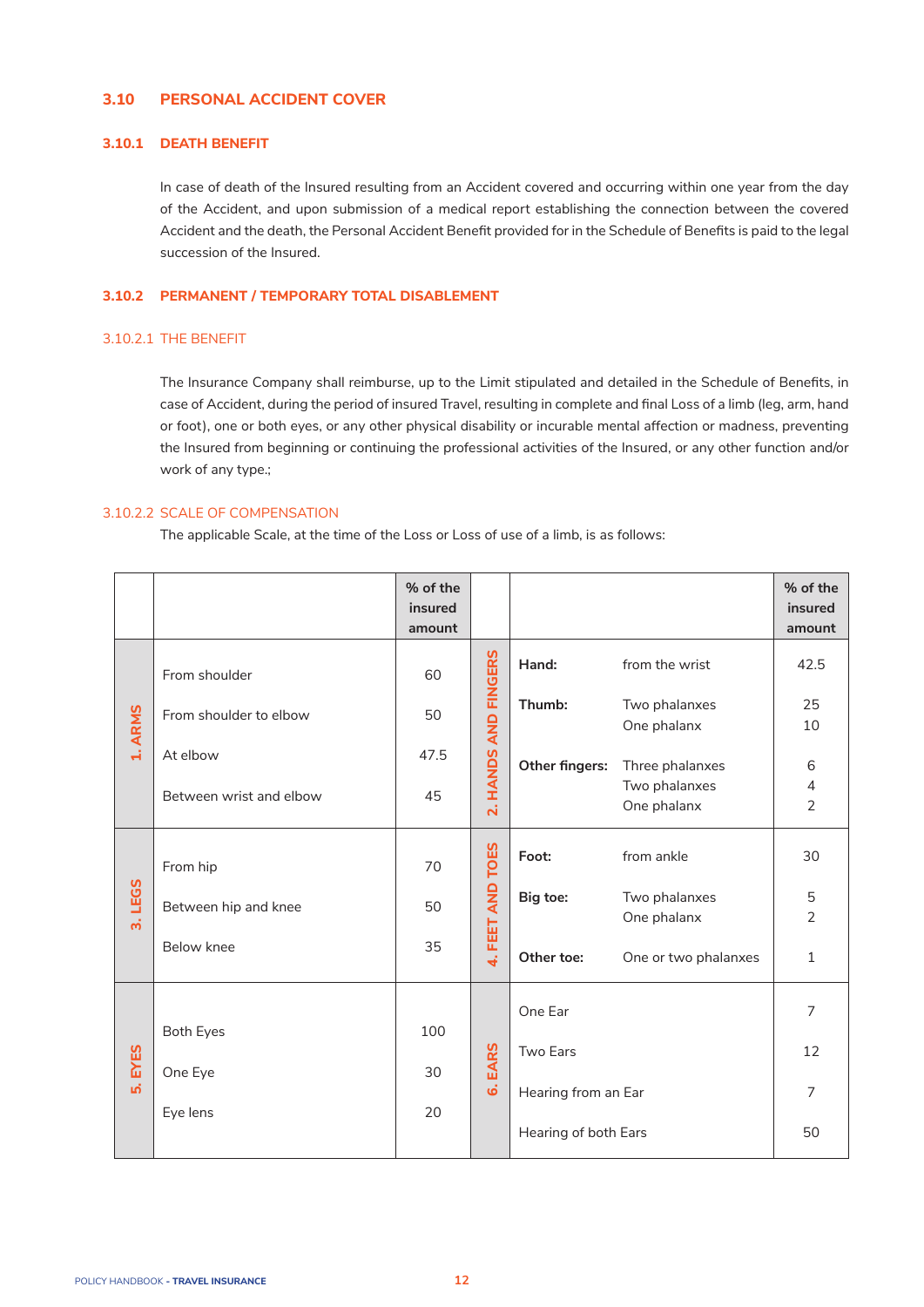# **3.11 LUGGAGE BENEFIT**

- 3.11.1 The Policy shall cover the Luggage of the Insured, except for Valuable Items up to the amount provided for in the Schedule of Benefits, against the Loss, theft or damage, other than wear-out, during the period indicated in the subscription form, excluding the clothing worn by the Insured, food products, purchases incurred during the Travel without supporting documents or receipts.
- 3.11.2 The following shall be reimbursed up to the Limit stated in the Policy for the Accidental Loss, despoilment or damage of the Luggage. The amount to be paid shall be the value at the cost of the day of the Loss or theft, after deduction of the wear-out, tear and financial amortization (or the Insurance Company can, at its discretion, replace, restore or repair the lost or damaged Luggage).
- 3.11.3 The maximum refundable for the following elements is stated in the Schedule of Benefits:
	- a) for the same item, pair or set of items (for example a set of gold earrings, a camera or a laptop and all their accessories, including the case);
	- b) for all the Valuable Items.
- 3.11.4 If the lost, stolen or damaged element forms part of a pair or a set, only the lost or damaged item shall be reimbursed and not the cost of this element in the framework of a pair or set.
	- a) The maximum amount payable for any clothing item specified on the subscription form shall not exceed MUR 6,000.
	- a) The maximum amount payable for a suitcase shall not exceed MUR 3,000.

#### **3.12 VALUABLE ITEMS**

Reimbursement for Valuable Items is as follows:

- a) the amount covered for any Valuable Item not specified on the subscription form shall not exceed MUR 3,000;
- b) the amount covered for any declared Valuable Item specified on the subscription form shall not exceed MUR 8,000;
- c) The amount payable for any item which value is greater than 3,000 MUR not specified on the proposal form, shall not exceed MUR 3,000.

#### **3.13 EXCLUSIONS**

Notwithstanding Clause 7 "General Exclusions", the following are excluded under this Benefit:

- a. the first MUR 1,000 of each and every Claim;
- b. the embargo, confiscation, capture or destruction by order of any government or public authority as well as any conservatory seizure or other;
- c. natural depreciation of the Insured objects;
- d. Losses and damages stemming from the slow damage or wear-out;
- e. Losses and damages occurred during transformation, maintenance, cleaning or repair and directly caused by such operation;
- f. any damage caused by clockworks, watch glass breaking and the embossing of cases;
- g. damages caused by rodents, moths and other parasites as well as damages and deteriorations stemming from accidental stains or not on dyed or bleached furs;
- h. the bank notes, traveller's checks, cash, credit cards, securities and values of any nature, plane tickets;
- i. the Losses and damages resulting from the direct or indirect effects of explosion, heat yield, radiation stemming from the transmutation of atom nucleus or radioactivity as well as the effects of radiation caused by the artificial acceleration of particles;
- j. thefts committed without breaking and entering or with the use of a false key;
- k. theft of objects committed in a non-private place, in the absence of continued watch;
- l. Losses, forgetting or mislaid objects by the Insured or the people accompanying the Insured;
- m. damages resulting from scratches, tears or stains;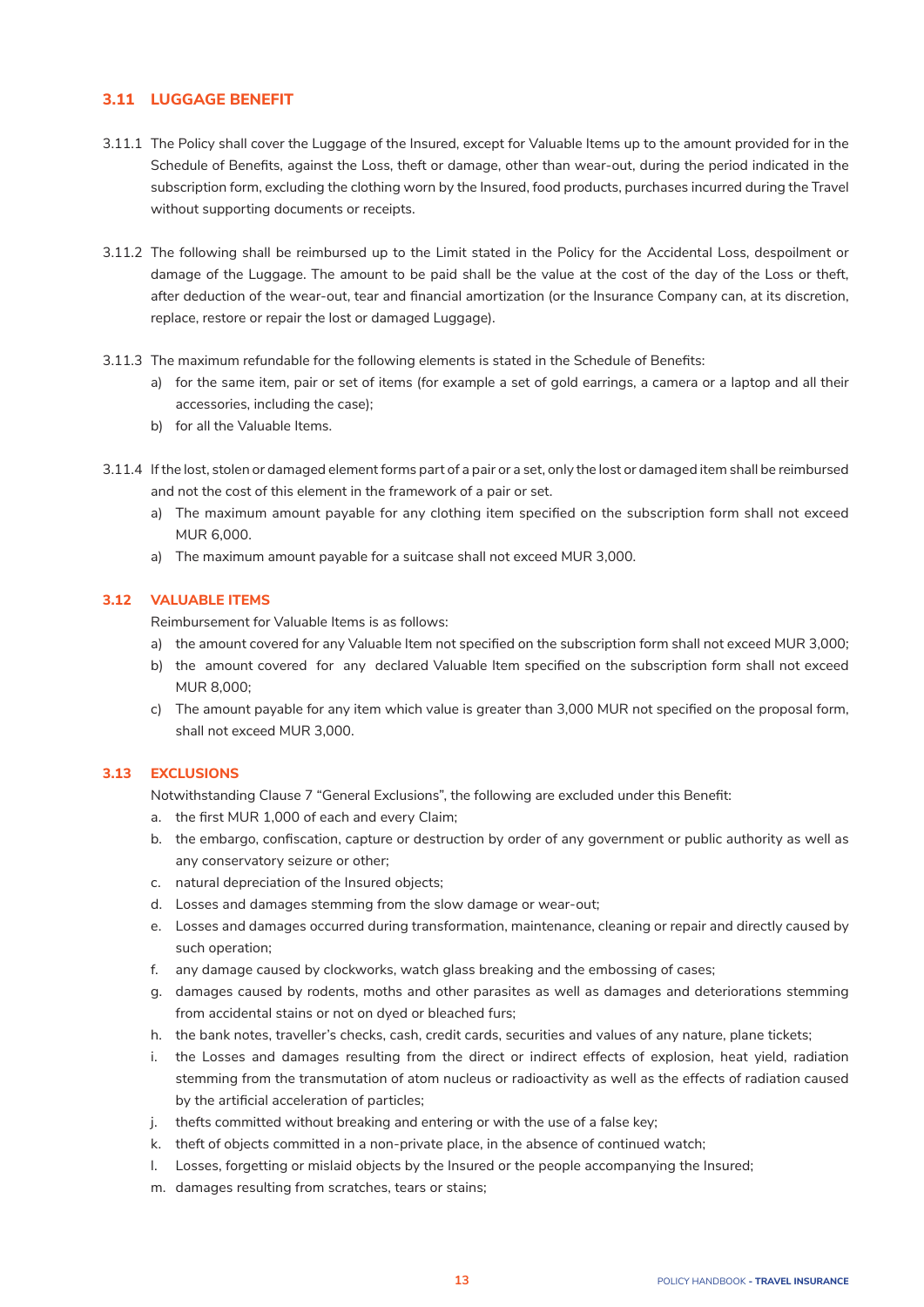- n. glasses (lenses and frames), contact lenses, hearing aids and equipment of any nature, except if they are destroyed or damaged during a serious corporeal Accident of the Insured;
- o. any Loss, theft or damage of Valuable Items left unattended at any time (including in a vehicle or in the care of the carriers) and not left in a hotel safe, a safe or left in the Insured locked accommodation;
- p. any Loss, theft or damage of the Luggage kept in vehicle left unattended:
	- (i) from 9 p.m. to 9 a.m. (local time); or
	- (ii) at any time from 9 a.m. to 9 p.m. (local time), except if it is in the locked safe that is separated from the interior for vehicles fitted with a boot, or for the vehicles not fitted with a separated boot, locked up in the vehicle and out of sight;
- q. any Loss, theft or damage of precious stones, contact or corneal lenses, hearing aids, dental or medical prosthesis, accessories, antiques, musical instruments, deeds, manuscripts, securities, perishable goods, bicycles, winter sports equipment and damages to suitcases (except if the suitcases are completely unusable because of a single damaging incident;
- r. any Loss or damage due to the cracking, scratches, breaking or damage to porcelain, glass (other than the glass in the watch faces, cameras, binoculars or telescopes), or other fragile items, except if caused by fire, theft, or in an Accident of the boat, aircraft or vehicle in which they are travelling;
- s. any Loss or damage due to the breaking of sporting equipment or damage to any sporting clothes in use;
- t. any Loss, theft or damage to the companies goods, samples, business tools, car accessories and other objects used within the framework of the Insured's company, business, occupation or job;
- u. any Loss or damage caused by wear-out, financial amortization, atmosphere or weather conditions, leaks or evaporations, moths, vermin, insects and similar infestations, humidity, mould or rust;
- v. any Loss or damage caused by any cleaning, repair or restoration, mechanical process or a power failure or failure of any device, instrument, clock, computer or any other equipment;
- w. any element presenting a pre-existing fault or that is defective per se;
- x. any Claim that falls within the general exclusions applicable to the Policy.

## **3.14 PUBLIC LIABILITY**

#### **3.14.1 THE BENEFIT**

- 3.14.1.1 The Insurance Company cover the Insured against:
	- a. The financial consequences of the Insured legal liability following:
		- (i) a serious corporeal attack resulting from an Accident caused to third parties; and/or
		- (i) material Losses or damages resulting from an Accident caused to third parties
	- b. Legal expenses and other expenses incurred by the third party relating to a bodily attack or material damage including any other costs and expenses incurred.
- 3.14.1.2 The Insurance Company's liability shall not, in any case, exceed the Limit specified in the Policy.
- 3.14.1.3 The Insurance Company shall pay up to the Limit prescribed in the Policy (as per the Schedule of Benefits) including the legal, any amount that the Insured shall be legally required to pay as a compensation for any Claim or series of Events resulting from any initial Event and causing the Accident or the consequences thereof
- 3.14.1.4 The Insurance Company shall reserve its right to take care of the defence of the Insured and to act on behalf of the Insured for any Claim of Benefit or indemnities or otherwise against any third party. The Insurance Company shall be entirely free to conduct a negotiation or a procedure or in the settling of a Claim and the Insured is required to provide to the Insurance Company all the necessary assistance as well as any information that the Insurance Company shall need.
- 3.14.1.5 In case of death of the Insured, the legal representative of the Insured shall have the protection of this Benefit provided that the legal representative of the Insured complies with the terms and conditions of the present Policy.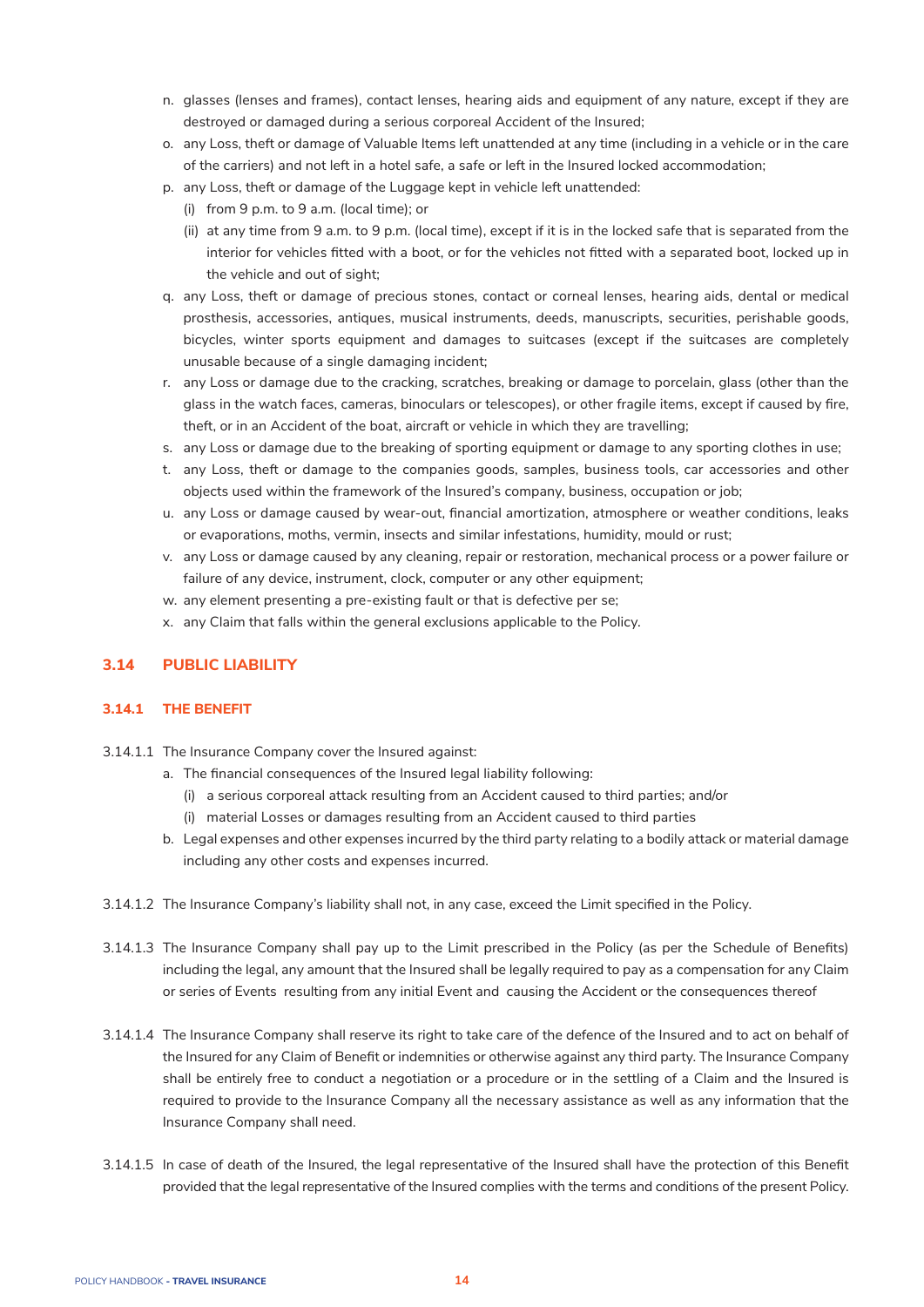#### **3.14.2 EXCLUSIONS RELATING TO THIS BENEFIT**

Notwithstanding Clause 7 "General Exclusions", the expenses linked to the following elements are not covered:

- a. bodily attacks suffered by the Insured and/ or the spouse, ascendants and descendants of the Insured;
- b. material or accidental damages caused to the goods and premises of which the Insured and/or family members of are the owners, tenants or occupiers in any capacity and/or over which they watch;
- c. damages caused intentionally or caused by the Insured or with his complicity;
- d. damages attributable to the practice of a professional and/or commercial activity;
- e. damages caused by rail or aerial devices or vehicles, floating devices or vehicles and of which
- f. The Insured, or the people of which he is civilly responsible, have the property, supervision, care or use;
- g. damages caused by the possession or care of any animal (other than cats, dogs);
- h. damages caused by an equipment for which the Insured cares and for which the Insured is responsible for its maintenance.
- i. the liability of the Insured as a tenant towards the landlord of the Insured for damages resulting from the occupation of buildings and fields;
- j. the liability of the Insured as an owner as per Article 1784 of the Civil Code;
- k. damages resulting from an activity subject to a specific insurance obligation;
- l. damages caused by goods subject to an insurance obligation;
- m. damages resulting from any participation as a competitor or organiser of the Insured or the people of which the Insured is civilly responsible, to bets, matches, races or sporting competitions or preliminary tests for these Events;
- n. Events that are the consequence of an intentional or deceitful fault, or a fraud, or the non-compliance to the laws or regulations in force, attributable to the Insured.
- o. transmission of a transmissible Illness or a virus;
- p. sexual harassment and/or any form of abuse, including children abuse.

# **4 DUTIES AND OBLIGATIONS OF THE INSURED**

# **4.1 DUTIES OF THE INSURED**

- 4.1.1 The Policy Holder is liable for the payment, as per the payment terms agreed with the Insurance Company, of the premium for this Policy. Such payment is the **sine qua non condition** for the effectiveness of the clauses 3 "BENEFITS" of this Policy.
- 4.1.2 The Insured shall refund to the Insurance Company any expenses, advanced by the Insurance Company, falling outside of the Benefits provided by this Policy, for which the only purpose was to improve the state of health of the Insured or save the life of the Insured.
- 4.1.3 Subject to the above Clause, the Insured cannot assume that any expense shall be incurred by the Insurance Company without the latter's formal agreement and that all related documents, justifying all expenses incurred by the Insured, shall have been handed to the Insurance Company.

# **4.2 PREMIUM**

- 4.2.1 The Insurance Period and the corresponding premium are fixed by the Schedule of Benefits.
- 4.2.2 The premium due, may vary from one exercise to the other, according to the ratio of paid insurance Claims, including adjustment expenses, to premiums earned of the preceding exercise (applicable for business traveller only).
- 4.2.3 The Insurance Company may modify the rates applicable to the risks covered by this Policy, the premium shall be modified in the same proportion, with retroactive effect, following such amendment (applicable for business traveller only).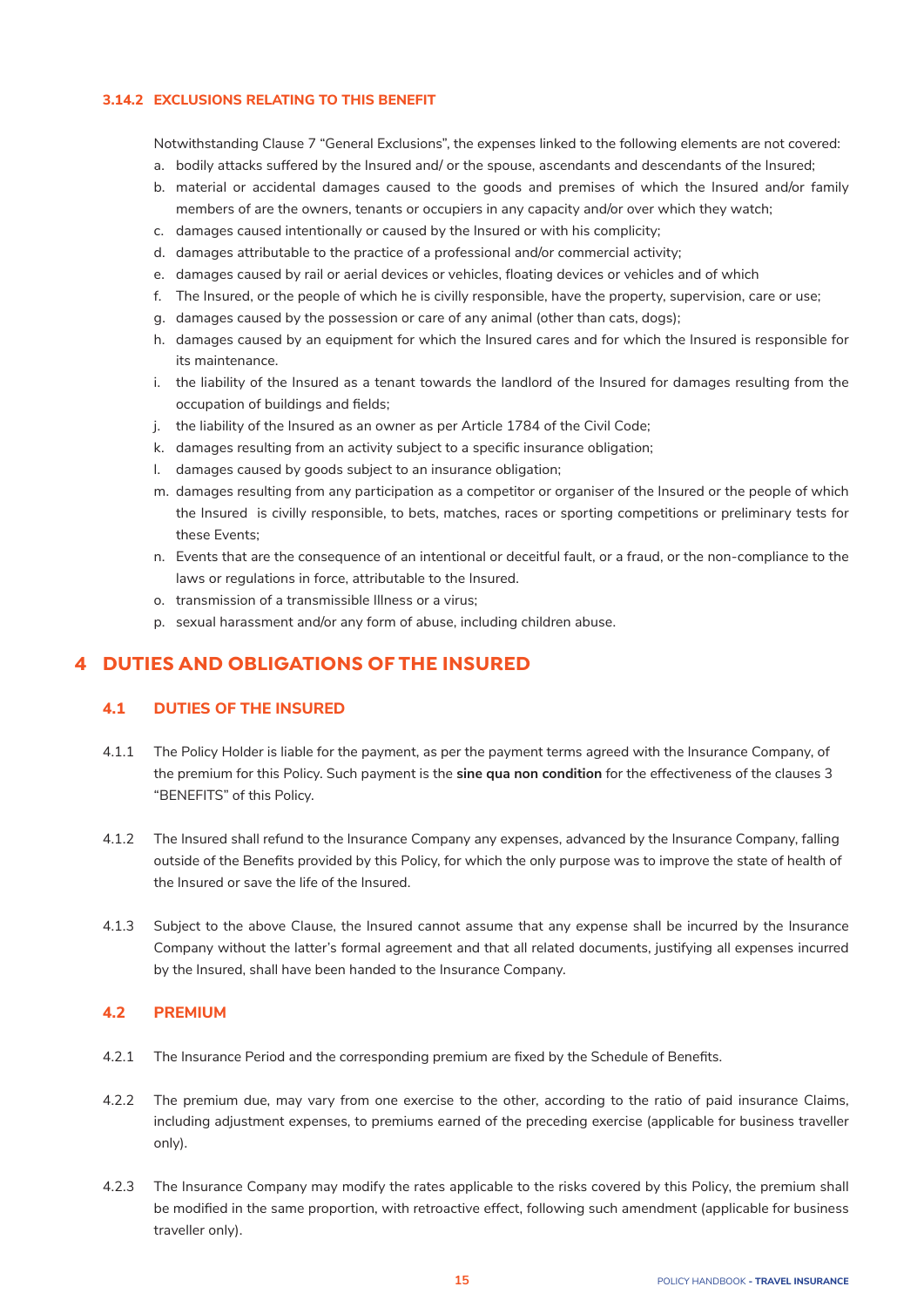- 4.2.4 In case of a premium increase, the Insured shall have the right to terminate the Policy within fifteen (15) days, following the one wherein the Insured became aware of the premium increase (applicable for business traveller only).
- 4.2.5 The termination shall take effect one (1) month after reception of a registered letter or after the statement made against the receipt to the Insurance Company, and the Insured shall then be liable for a fraction of the premium, calculated on the basis of the previous premium, on a pro-rata basis of the time elapsed between the date of the last due date and the effective date of termination.

#### **4.3 PAYMENT AND SETTLEMENT OF THE PREMIUM**

- 4.3.1 Premiums are payable by the Policyholder at the office of the Insurance Company, or at the office of its designated agent, within ten (10) days after the due date.
- 4.3.2 The Policyholder is liable to the Insurance Company for the payment of the premium.
- 4.3.3 In case of non-payment of the premium, if the services of a legal practitioner are retained by the Insurance Company to recover unpaid premiums, with reference to the Article 1983-21 to 23 of the Code, the Policyholder shall be liable for a penalty of an amount not exceeding 10% of the amount due and payable to the legal practitioner.
- 4.3.4 If the Policyholder pays the premium by direct debit, the Insurance Company shall have the right to offset any premium not yet paid from any Claims due to the Insured and/or Beneficiary (applicable for business traveller only).

#### **4.4 MITIGATION OF LOSS IN CASE OF AN EVENT**

- 4.4.1 The Insured shall take all reasonable and appropriate measures to stop the damaging effects of the Event when it occurs.
- 4.4.2 The Insurance Company shall not be responsible for any wilful misconduct or negligence of the Insured.

#### **4.5 COMMITMENT OF THE INSURED**

 The Insured shall grant to the Insurance Company as well as the Assistance Network the permission to search for the Insured's general practitioner database, or that of any other doctor, or any Hospital whatsoever, for any necessary information concerning the state of health of the Insured and/ or any Treatment received during the Travel of the Insured.

#### **4.6 OBLIGATIONS OF THE INSURED**

#### **4.6.1 AT THE TIME OF SUBSCRIPTION TO THE POLICY**

 Any intentional misrepresentation, omission or inaccuracy in the representation of the risk shall automatically lead to the nullity of the Policy.

## **4.6.2 AT THE TIME OF THE CLAIM**

 No Claim shall be considered in case of fraud, intentional misrepresentation of the Insured on the consequences of the Event.

4.6.3 The Insured has to reimburse the Insurance Company the cost of any intervention begun by the latter, outside the contractual framework of the present Policy and with the only purpose of making the cure easier or saving his life.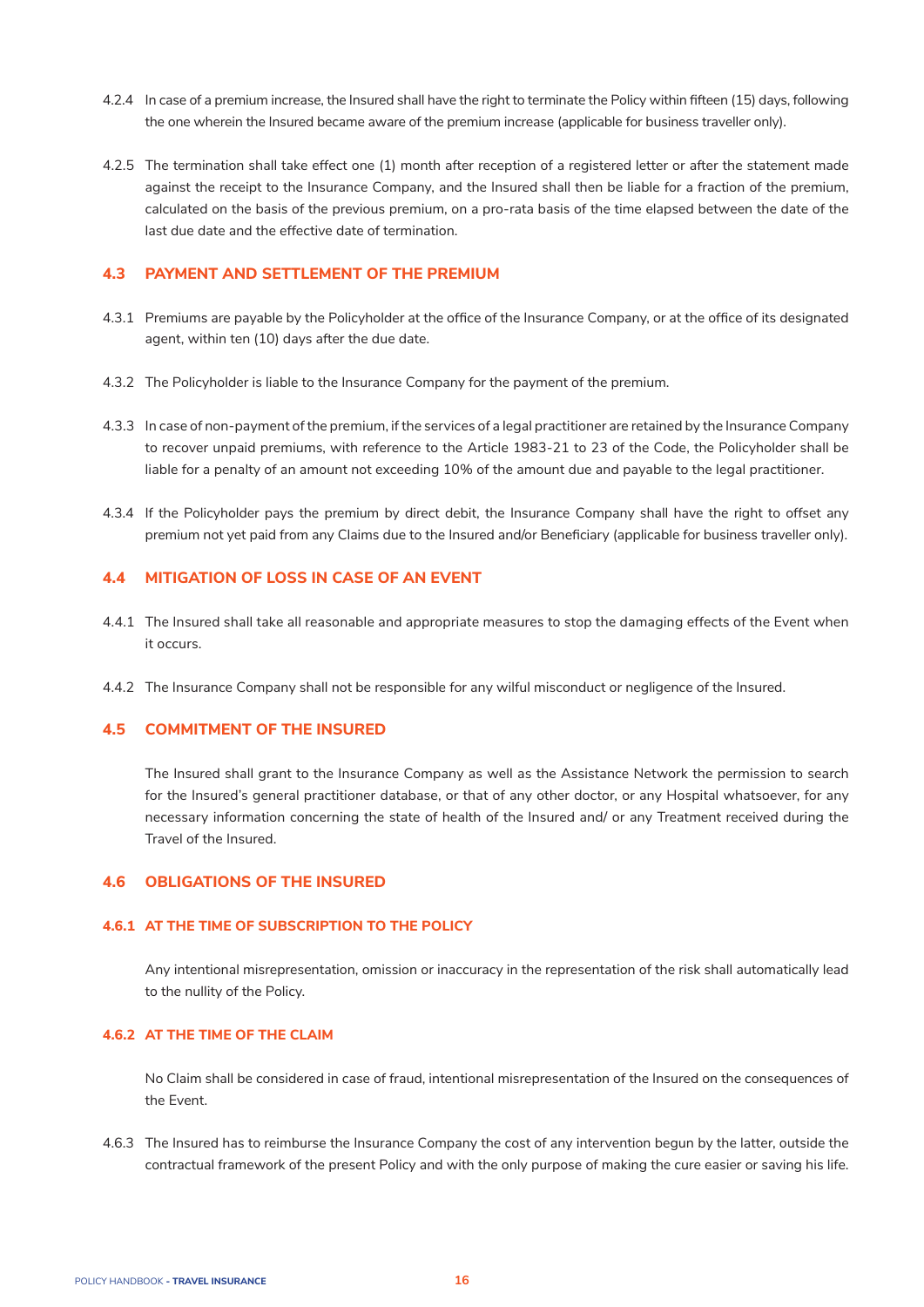# **4.7 EXPENSES STATED**

 Any payment made by the Insured which has not been expressly agreed with the Insurance Company through the communication of a file number, shall not be entertained by the Insurance Company unless otherwise stated.

# **5. FILING A CLAIM**

# **5.1 CONDITIONS SPECIFIC TO THE BENEFITS**

- 5.1.1 The Insured is required to report any Loss within 24 hours in writing, verbally, or through the online portal of the Insurance Company, with a statement from the police the carrier and/or proxies of the police and carrier . If the Insured does not comply, the Insurance Company may at its own discretion, cancel the policy or may refuse to deal with the declared Claim or may reduce the amount of any payment of claim. The Insured shall send a copy of the said report to the Insurance Company within five (5) days after the return of the Insured to Mauritius
- 5.1.2 The Insured must report to the Insurance Company the Event in writing as soon as the Insured is aware of it and within five (5) days at most.
- 5.1.3 The report shall contain as much information as possible including but not limited to:
	- a. the date, circumstances and causes known or assumed of the Accident;
	- b. the nature and estimated amount of the damages;
	- c. the names and addresses of the aggrieved persons and possible witnesses and the Accident or damage caused by a third party;
	- d. the existence of any other Policy covering the same risk.
- 5.1.4 The Insured shall send to the Insurance Company all the documents, as soon as possible, concerning the Event (letters, subpoenas, writs of summons, etc.) within fifteen (15) days at most.
- 5.1.5 The Insured shall not accept any admission of liability or compound without the consent of the Insurance Company.
- 5.1.6 In case of legal action directed against the Insured, before the civil, administrative and criminal jurisdictions, the Insurance Company shall remain the only leader of the procedure dealing with the Benefit.
- 5.1.7 The Insured shall cede the right to the Insurance Company to lead the trial and the Insured shall take a commitment to renew this right at the request of the Insurance Company.
- 5.1.8 In case of action before the criminal jurisdictions, the Insurance Company shall reserve the right to lead the defence or to join it.

# **5.2 MEDICALISED TRANSPORT**

 In case of a Claim, the Insured is required to contact the Assistance Network, which shall take responsibility for all formalities to be carried out until the Insured is taken back to his place of residence in Mauritius.

# **5.3 REPATRIATION OF MORTAL REMAINS**

- 5.3.1 In case of a Claim, the Insured is required to contact the Assistance Network, which shall take responsibility for all formalities to be carried out until the body is transported to the place of funeral in Mauritius.
- 5.3.2 Claimants are required to refund to the Insurance Company the value of the return ticket initially arranged for the return of the deceased Insured.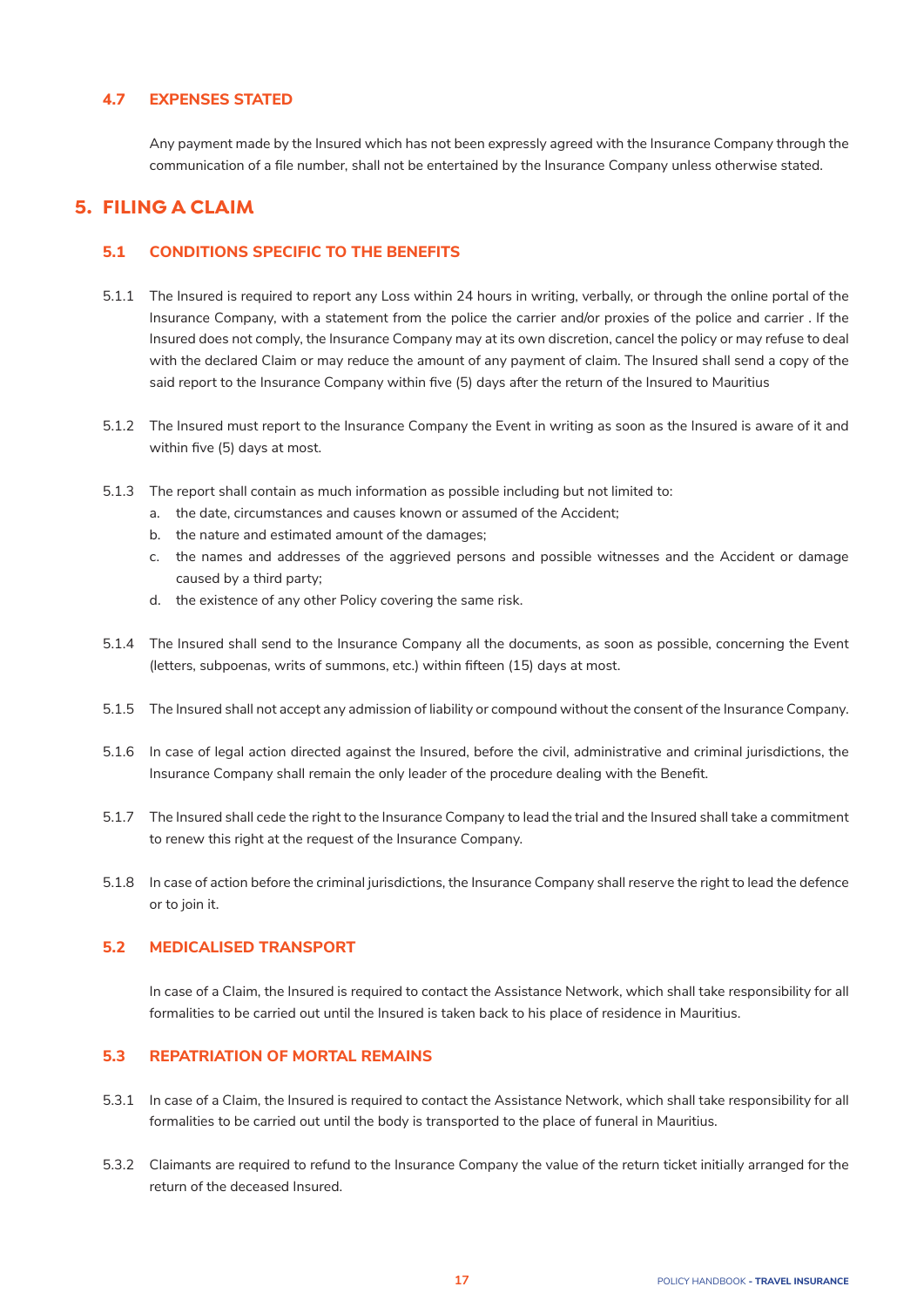# **5.4 EMERGENCY RETURN OF THE INSURED**

- 5.4.1 In case of a Claim, the Insured is required to contact the Assistance Network, which shall take responsibility for all formalities to be carried out until the Insured is taken back to his place of residence in Mauritius.
- 5.4.2 The Insured shall refund to the Insurance Company the monetary value of the ticket initially planned for his return to Mauritius.

#### **5.5 REPATRIATION OF THE OTHER INSURED PERSONS**

- 5.5.1 In case of Claim, the Insured is required to contact the Assistance Network, which shall take responsibility for all formalities to be carried out until the Insured is taken back to his place of residence in Mauritius.
- 5.5.2 The above-mentioned persons shall be required to refund to the Insurance Company the monetary value of the ticket initially planned for their normal return to Mauritius.

#### **5.6 AIR TICKET OF ACCOMPANYING PERSON OF THE INSURED**

 The Insured shall contact the Insurance Company in order to make available to the Next of kin a return ticket, from Mauritius.

# **5.7 CANCELLATION AND CURTAILMENT OF TRIP**

- 5.7.1 The Insured shall provide, in any case, proof that the Insured was covered under the present Policy. A proof of cover under the present Policy, upon cancellation and curtailment of a Trip, shall be presented to the Insurance Company.
- 5.7.2 In such a case, the Insured shall provide:
	- a) a copy of the transport ticket;
	- b) a copy of the bill or debit note or bank statement indicating the transport ticket or the hired vehicle, or the hotel expenses;
	- c) proof of the refund or lack of refund from the carrier or the organiser in case of cancellation;
	- d) the terms and conditions established by the overseas Trip agency or the tour operator;
	- e) a detailed bill of the expenses paid in advance in case of discontinuation;
	- f) the medical questionnaire that shall be sent to the Insured;
	- g) Any medical certificate, act of death, police or fire brigade report, sworn statement, enabling us to assess the validity of the indemnification Claim.
- 5.7.3 The cancellation ticket shall be mandatory for any reimbursement under this clause.

# **5.8 FLIGHT AND LUGGAGE DELAY**

#### **In case of a Claim, the Insured shall:**

- a) obtain confirmation from the carrier (or their handling agent) in writing with regards to the number of hours and the reasons for the delay.
- b) submit the detailed bills and receipts of the expenses incurred for any staple goods purchased (in accordance with Clause 5.1);
- c) follow the terms of the Policy, and or the procedures of the Travel agent tour operator or transport provider.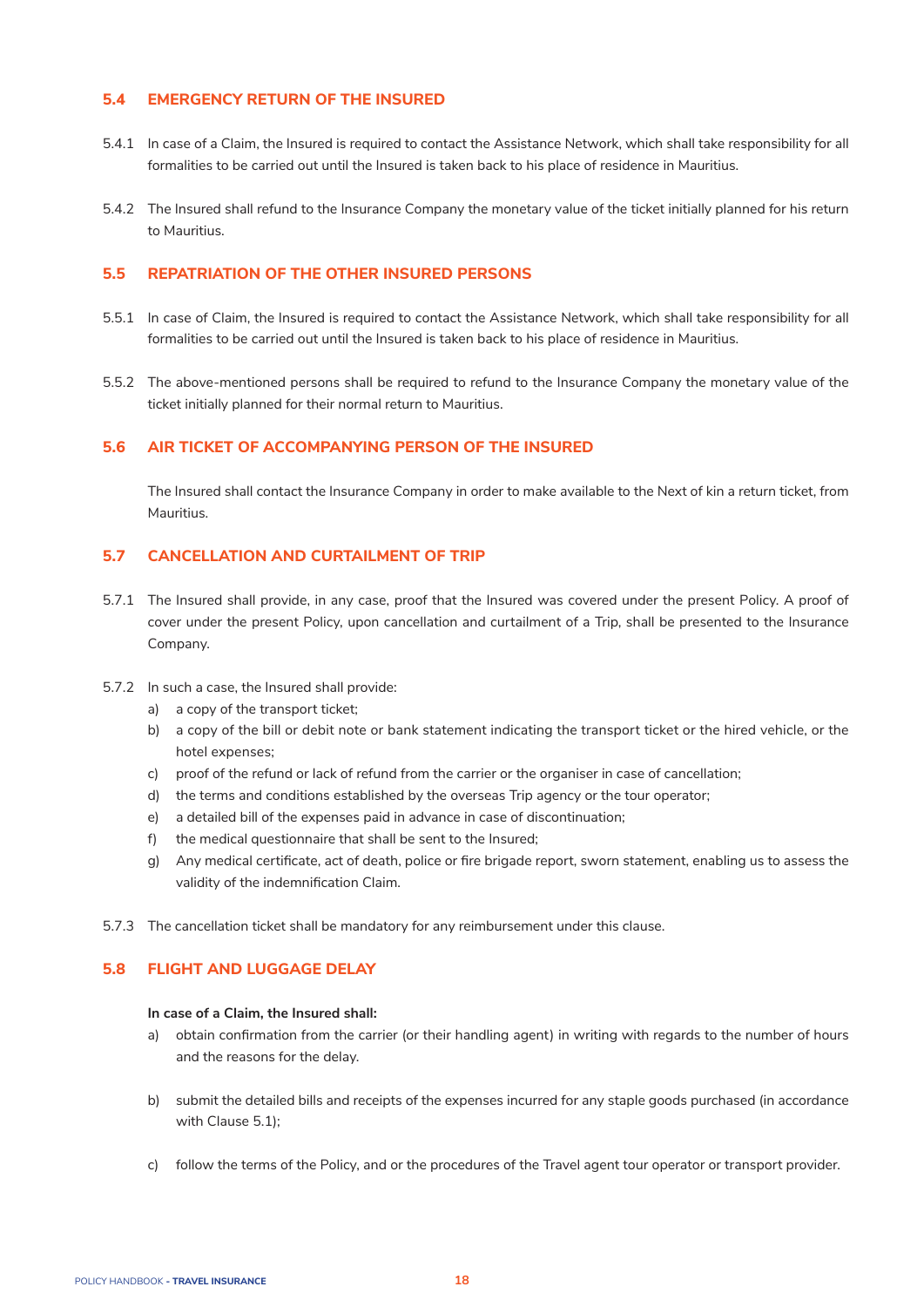# **5.9 LOSS OR THEFT OF PERSONAL DOCUMENTS**

 In case of Claim, the Insured shall submit the detailed bills and receipts of the expenses incurred in accordance with clause 5.1.

## **5.10 MEDICAL, SURGICAL, PHARMACEUTICAL EXPENSES & HOSPITALISATION EXPENSES**

#### **5.10.1 IN CASE OF HOSPITALISATION:**

- 5.10.1.1 The Insured shall inform the Assistance Network and the Insurance Company as soon as possible, five(5) days at most, and send within the five(5) following days a report indicating the circumstances of the Event, its known or presumed causes, the nature, the estimated amount of the damages, the prescription of the doctor pinpointing the possible consequences of the Accident or Illness.
- 5.10.1.2 A Medical Practitioner appointed by the Assistance Network shall have free access to the Insured in order to assess the state of health of the Insured, except for a justified opposition, failing which this benefit shall lapse.
- 5.10.1.3 In case of Illness, the Insured shall declare the name and contact details of the Insured's consulting Medical Practitioner in Mauritius.
- 5.10.1.4 Expenses incurred to obtain any medical report, as well as any expenses incurred in translating the said report if necessary, shall remain the responsibility of the Insured.

#### **5.10.2 IN CASE OF TREATMENT WITHOUT HOSPITALISATION:**

 In cases of Treatment abroad without Hospitalisation, the Insured shall pay for the medical expenses and send all required original documents to the Insurance Company upon the return of the Insured to Mauritius (in accordance with clause 5.1).

#### **5.11 PERSONAL ACCIDENT COVER**

- 5.11.1 In order for any claim to be entertained, it is mandatory that the Insured (or his legal assignees):
	- a) reports the Event to the Insurance Company within five (5) days upon the return of the Insured to Mauritius.
	- b) within fifteen (15) days, send the claim to the Insurance Company, together with the following documents: i. a written report mentioning the names, first names, age, place of residence and addresses of the witnesses, the circumstances, the place and date of the Event;
		- ii. a medical certificate indicating the nature of the injuries or lesions or of the Illness and their possible consequences;
		- iii. The prescription of a Medical Practioner, invoices, fees and receipts.
- 5.11.2 The claim shall be rendered null and void if the Insured fails to submit all the above mentioned reports or documents as stated in Clause 5.11.1
- 5.11.3 In case of death of the Insured, the Assistance Network shall fulfil all the necessary formalities and verifications once notified by the Insurance Company

# **5.12 LUGGAGE BENEFIT**

- 5.12.1 In case of a claim, the Insured shall :
	- a) report to the Police within twenty-four (24hrs) hours from the time the Insured has identified the loss, theft or damage of the Luggage; and obtain a report confirming the latter in order to file a claim.
	- b) produce the receipt of the lost, stolen or damaged objects in order to support any claim.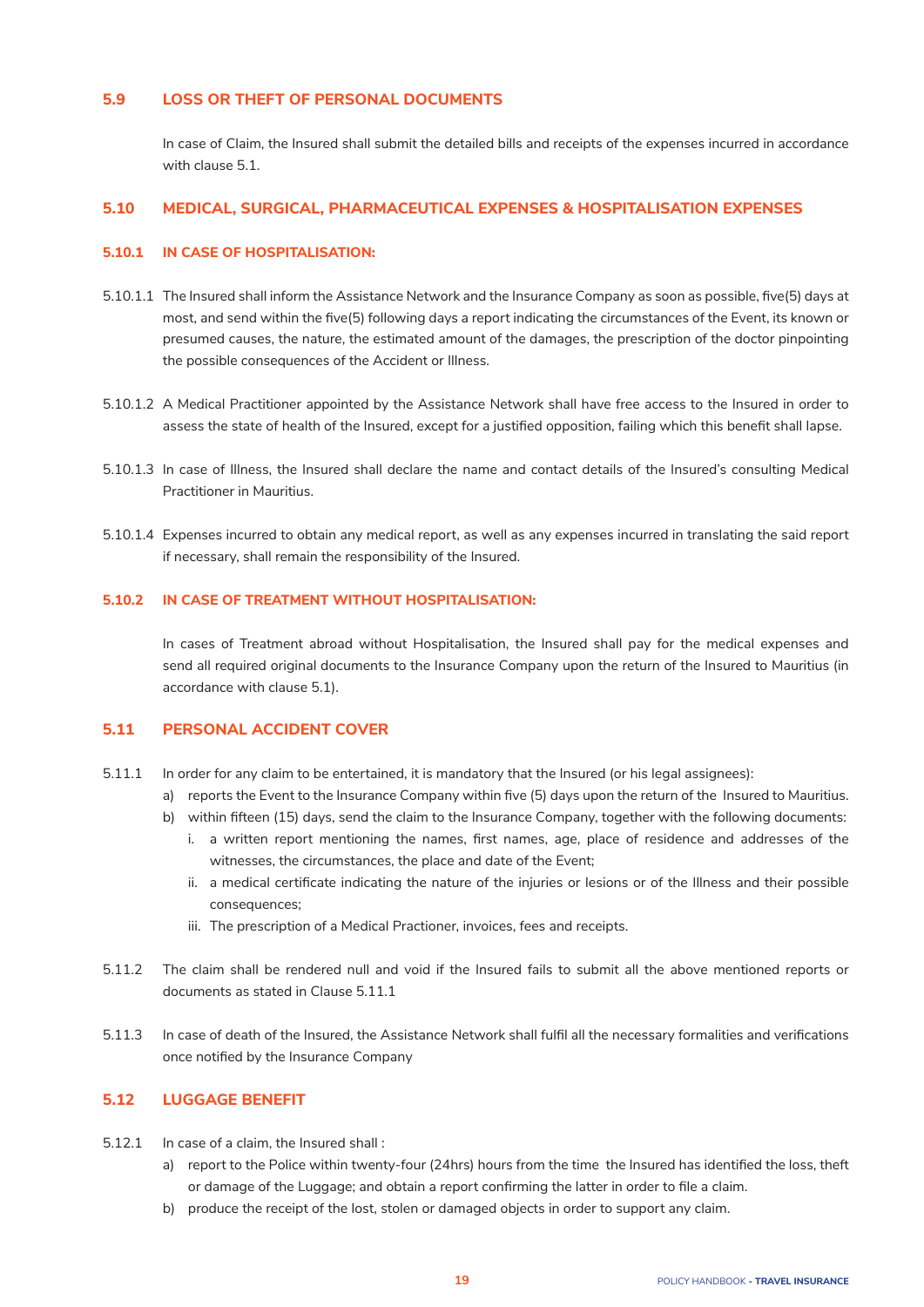5.12.2 If the Luggage is lost, stolen or damaged during the handling from an airline company, the Insured shall obtain a "Property Irregularity Report" (PIR) from the airline company or a written report from the carrier in the other cases. It is hereby declared and agreed that, any refund from the Insurance Company shall be effected after the reimbursement by the airline company.

## **5.13 PUBLIC LIABILITY**

 In case of claim, the Insured shall send to the Assistance Network, as soon as possible, any notice, subpoena, writ of summons, extrajudicial act and procedure exhibit that have been presented, handed over or notified to the Insured

# **6 OBLIGATIONS AND RESPONSIBILITY OF THE INSURANCE COMPANY**

# **6.1 SETTLEMENT OF THE BENEFIT**

- 6.1.1 The Insurance Company shall pay to the Insured the monetary value of the Benefit to which the Insured is entitled under this Benefit after reception of any supporting documents.
- 6.1.2 Any payment shall compulsorily require the proof of any damage and the submission of any supporting document, enabling the assessment of the amount payable to the Insured.
- 6.1.3 The Benefit only makes up for the financial damages duly justified and does not cover any other form of damage, notably the moral damage.

# **7 GENERAL EXCLUSIONS**

In addition to the specific exclusions detailed throughout this Policy, the following are also excluded:

- 7.1 any Pre-existing Condition;
- 7.2 any moral damage;
- 7.3 people aged over eighty (80) years old;
- 7.4 damages suffered by the Insured when caused by :
	- a. participation to a brawl or an intentional offence; and/or
	- b. the consequence of a voluntary participation to a bet or a challenge;
	- c. the consequence of participation to a competition, display or attempt or record comprising the use of an aerial, maritime or land motorized vehicle, including the preliminary tests. As for participation to rallies, only those comprising a speed or regularity tests, as well as preliminary tests are excluded;
	- d. the consequences of the practice of sports as a professional;
	- e. the consequences of the practice of the following sports or activities: mountaineering requiring the use of any equipment, rock-climbing, bobsleigh, skeleton, potholing, parachuting, ski jumping, acrobatic ski, deep-sea diving with the use of autonomous equipment, aerial sports such as gliding, hang-gliding, sail wing with or without motor, any similar devices (namely U.L.M,) and bungee jumping, boxing, grade 4 or superior canoeing, extreme sports of any nature, expeditions, football (if it consists of the main purpose of Travel), gymnastics, horse-riding in competitions, ballooning (except in the context of an organised Travel with a qualified pilot), hunting, jet-skiing, karate, kayak, martial arts, paragliding, polo, rafting, rugby, diving with sharks, surf ski, underwater activities requiring the use of an artificial respiratory device (except deep-sea diving at less than fifteen (15) metres depth) or wrestling, unless specifically indicated on the Policy;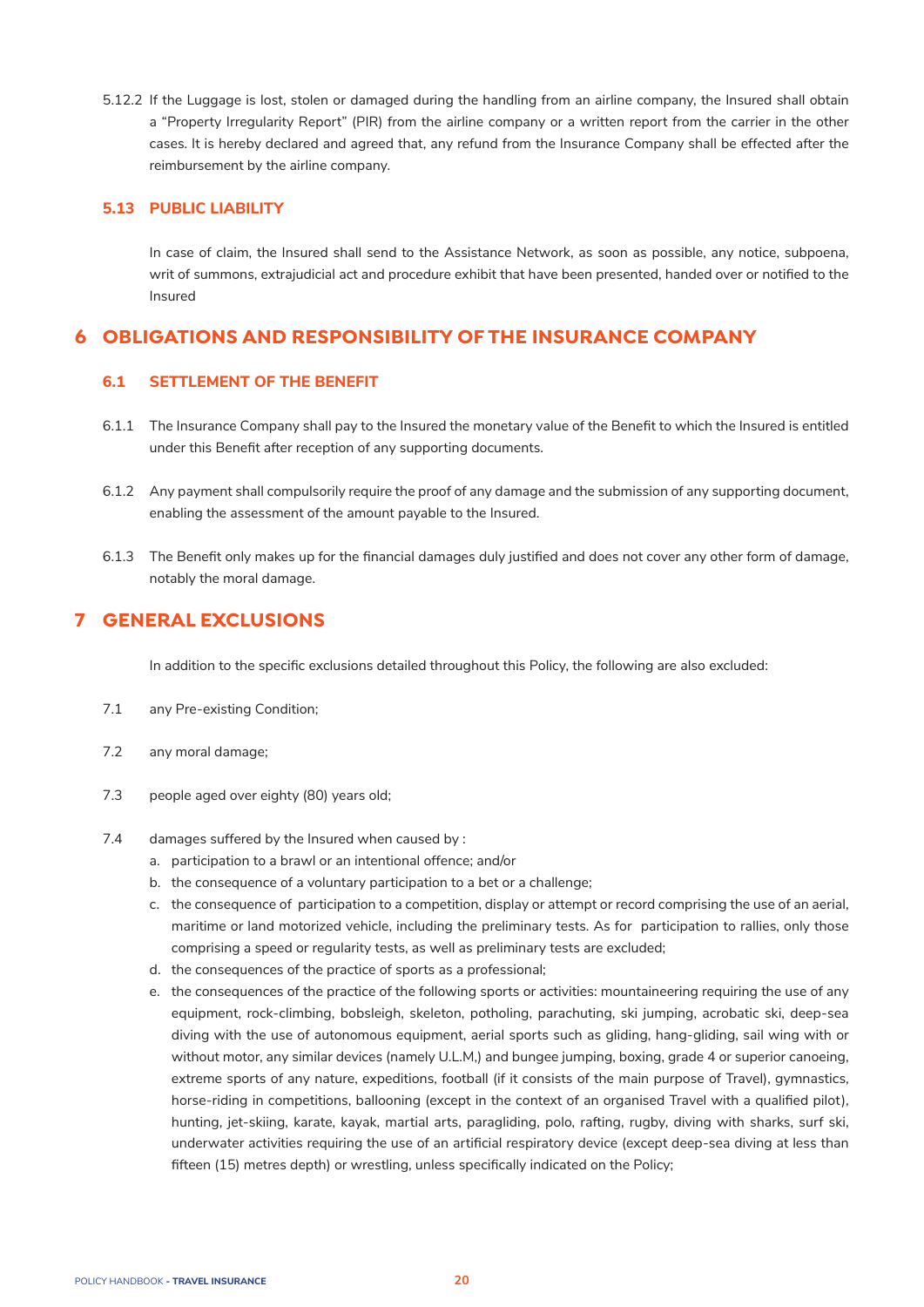- f. the consequences of manual works carried out as a professional or for business purposes, aircraft crew flying as a crew member or for professional activities but not as a fare paying passenger in a fully-licensed passengercarrying aircraft, crew of ship and diver during their professional activities; the use of motorised two or threewheeled vehicles unless the Insured holds an international driving license permitting the use of such vehicles in the visited country, professional entertaining, professional sports and athletics, racing (other than on foot), motor rallies, racing and competitions;
- 7.5 the resulting damages and/or any expenses incurred following a medical, surgical affection or any other disability prior to the Travel, whatever its seriousness, convalescence being considered as an integrative part of this evolution;
- 7.6 any claim resulting from an intentional or deceitful fault of the Insured;
- 7.7 any loss caused either by a foreign war, a civil war, riots or popular movements, or acts of terrorism or sabotage; where it is up to the Insurance Company to prove that the Claim results from one of these facts;
- 7.8 the consequences of handling of war devices whose possession is forbidden;
- 7.9 the results or consequences of the use of drugs, narcotics or sedatives not medically prescribed as well as the alcoholic intoxication or delirium when the blood-alcohol level is higher than that authorized to drive a vehicle in the country where the Accident takes place;
- 7.10 loss resulting from the explosion of a device or part of a device destined to explode following the transmutation of the atom nucleus;
- 7.11 any other Event due to ionizing radiations to which the victims are exposed, even intermittently because of and during their usual professional activity;
- 7.12 suicide or consequences of suicide attempts, sexually transmitted infections, HIV/AIDS, and any other Illness resulting from it, auto-exposure to unnecessary danger (except to save human lives);
- 7.13 any Loss occurred outside the visited countries declared on the proposal form &/or Schedule of Benefits, that falls outside the validity of the present Policy;
- 7.14 all expenses incurred without the prior consent of our Assistance Network;
- 7.15 minor affections or lesions that can be treated when the Insured comes back to Mauritius.
- 7.16 overseas Trip undertaken for medical diagnostic &/or Treatment;
- 7.17 any Treatment Claimed without supporting documents;
- 7.18 any payment under any Benefit, following a Claim as per a general or specific exclusion is excluded from this Policy;
- 7.19 political riots of any nature;
- 7.20 failure or fear of failure or inability of any equipment or any other computer program, whether it be the Insured's property or not, to recognize or interpret properly or to process a date as a date of real calendar, or to continue functioning properly beyond this date;
- 7.21 damages of any nature or as per the description (for example the replacement of locks for a Loss of keys);
- 7.22 operational functions of a member of the Marine, Army or Police force;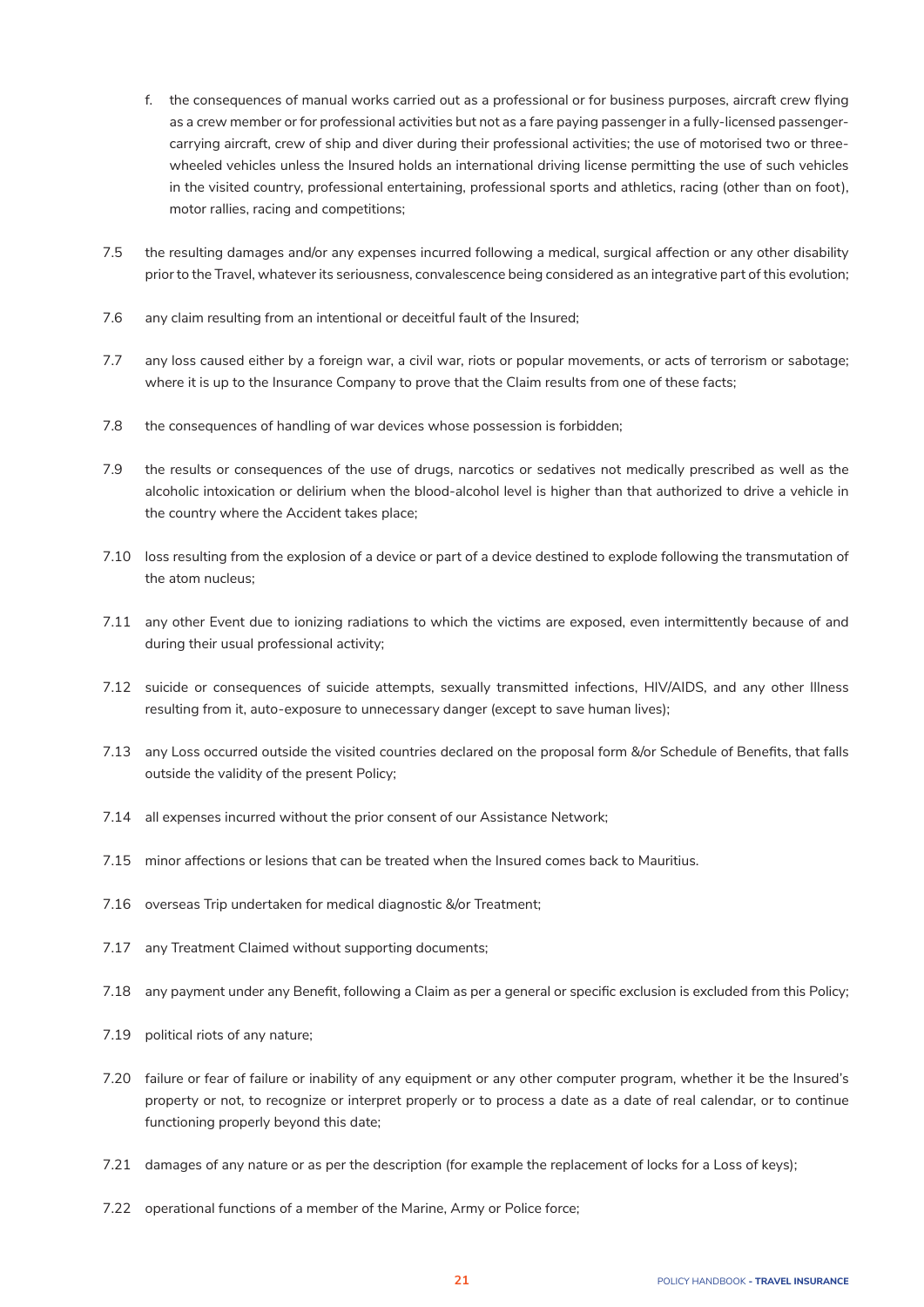- 7.23 any Travel in a specific country or region or Event which the Mauritian authorities have informed the public not to attend;
- 7.24 asbestos or materials containing asbestos or by-products in any form or quantity;
- 7.25 any Accidental death, injury or Illness resulting from chemical products and/or biological substances, if not used for peaceful purposes;
- 7.26 any Loss or damage caused by a biochemical, biological, chemical or electromagnetic weapons and cyber-attack;
- 7.27 any repetitive strain injury or syndrome or any other cause developing progressively;
- 7.28 any post-traumatic stress disorder, or any psychological or psychiatric condition;
- 7.29 kidnapping and ransom;
- 7.30 any cost of telephone call;
- 7.31 epidemics, pandemics, effects of pollution, natural disasters and their consequences;

# **8 GENERAL CONDITIONS**

# **8.1 DURATION**

- 8.1.1 This Policy is subscribed for a maximum duration as mentioned in the Schedule of Benefits. Any Benefit provided under this Policy shall cease –
	- (a) for Corporate Scheme, starting from the moment when the Insured is no longer employed by the Policyholder;
	- (b) on the date of termination of the Policy;
	- (c) on the due date of the anniversary of the Policy;
	- (d) in case of early termination by either the Policyholder or the Insurance Company.
- 8.2 This Policy shall be suspended in case of non-payment of the premium or part of the premium, according to the provisions of Article 1983-21, of the Civil Code.
- 8.3 Upon expiry of this Policy, this Policy shall not be automatically renewed, and is not subject to 'Tacite Reconduction'.

#### **8.2 AMENDMENT TO GENERAL TERMS AND CONDITIONS**

- 8.2.1 Regardless of the Policyholder and/or Insured and/or Beneficiary Claims history and any other discount, the Insurance Company may amend the general terms at renewal.
- 8.2.2 The Insurance Company may:
	- (a) Add new terms such as the application of Excesses or Endorsements; and/or
	- (b) Increase the Policyholder and/or Insured and/or Beneficiary's premium; and/or
	- (c) Exclude cover(s); and/or
	- (d) Amend the Policy wordings; and/or
	- (e) Change the Policyholder's payment type, and/or
	- (f) Declining to renew the Policyholder and/or Insured and/or Beneficiary's Policy.
- 8.2.3 The Insurance Company shall notify the Policyholder and/or Insured and/or Beneficiary in writing of any such action.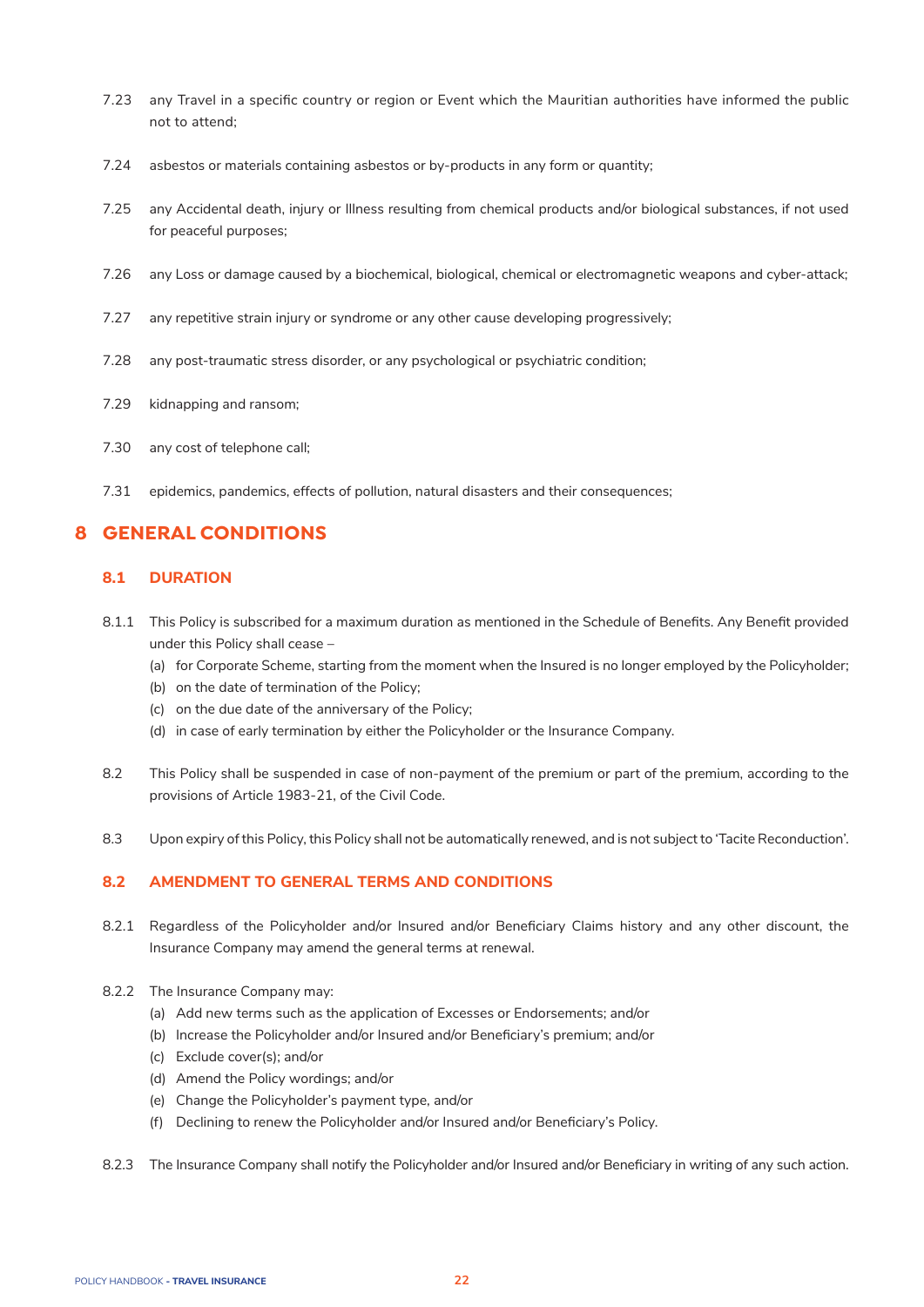# **8.3 TERMINATION**

#### **8.3.1 BY THE INSURANCE COMPANY –**

- a) in case of non-payment of premiums (Articles 1983-21 to 23 of the Code);
- b) in case of aggravation of risks (Article 1983-25 of the Code);
- c) in case of omission or inaccuracy in the risk statement at the time of subscription or during the Policy (Articles 1983-30 and 31 of the Code);
- d) in case of bankruptcy of the Policyholder (Article 1983-28 of the Code);
- e) for corporate Policyholder, each year, at least three (3) months before the expiry date;
- f) for individual Policyholder, within one month from the date of departure of the Policyholder.

#### **8.3.2 BY THE POLICYHOLDER –**

- a) in case of any improvement in the circumstances mentioned in the Policy, if the Insurance Company does not grant a premium reduction to the Policyholder, after being informed by registered letter;
- b) for individual Policyholder within one month from the date of departure of the Policyholder;
- c) for corporate Policyholder, each year, at least three (3) months before the expiry date.

#### **8.3.3 BY THE BODY OF THE CREDITORS OF THE POLICYHOLDER (ARTICLE 1983-28 OF THE CODE) –**

- a) in case of bankruptcy of the Policyholder, the Insurance Policy remains in favour of the body of creditors, which becomes indebted to the Insurance Company, for any direct premiums falling due starting from the opening of bankruptcy proceedings;
- b) any Creditor and the Insurance Company shall retain the right to terminate the Policy during a period of three (3) months from the opening of bankruptcy proceedings. The portion of premium for the period during which the Insurance Company no longer covers the risk, is then paid back to the Policyholder.

#### **8.3.4 BY RIGHT –**

- a) in case of dissolution of the Policyholder, when it is a company;
- b) in case of liquidation of the Policyholder's assets or of judiciary settlement ("receivership"), the Policy automatically shall cease to have effect on the fourth (4) day at noon, after legal publication pronouncing the dissolution, the liquidation of assets or the judicial settlement ("Receivership");
- c) in the case of armed conflict, civil or foreign war, declared or not, in Mauritius.
- d) in case of withdrawal of the official authorisation granted to the Insurance Company by competent authorities, the Policy shall cease to have effect on the fourth (4) day at noon after the gazetting of the order, declaring the removal.
- 8.3.4.1 In all cases of termination during an Insurance Period, the portion of premium concerning the period after the termination, shall not be accrued and earned by the Insurance Company and shall be refunded if it is received in advance.
- 8.3.4.2 Subject to clause 8.3.2, the portion of premium corresponding to the period during which the premium has not been accrued and collected in advance by the Insurance Company, the Policyholder shall be refunded the portion of premium, after deduction of any Indemnity or premium payable.

## **8.4 PRESCRIPTION (ARTICLES 1983-37 & 38 OF THE CODE)**

- 8.4.1 Any action arising from this Policy is prescribed by five (5) years, starting from the Event which gives birth to it.
- 8.4.2 Notwithstanding clause 8.4.1, the action shall arise:
	- (i) in case of concealment, omission, false or inaccurate information from the Insured/Policyholder on the risk incurred, on the day the Insurance Company becomes aware;
	- (ii) in case of an Event, on the day where the parties concerned become aware of same, and if they are able to prove that such Event was unknown to them.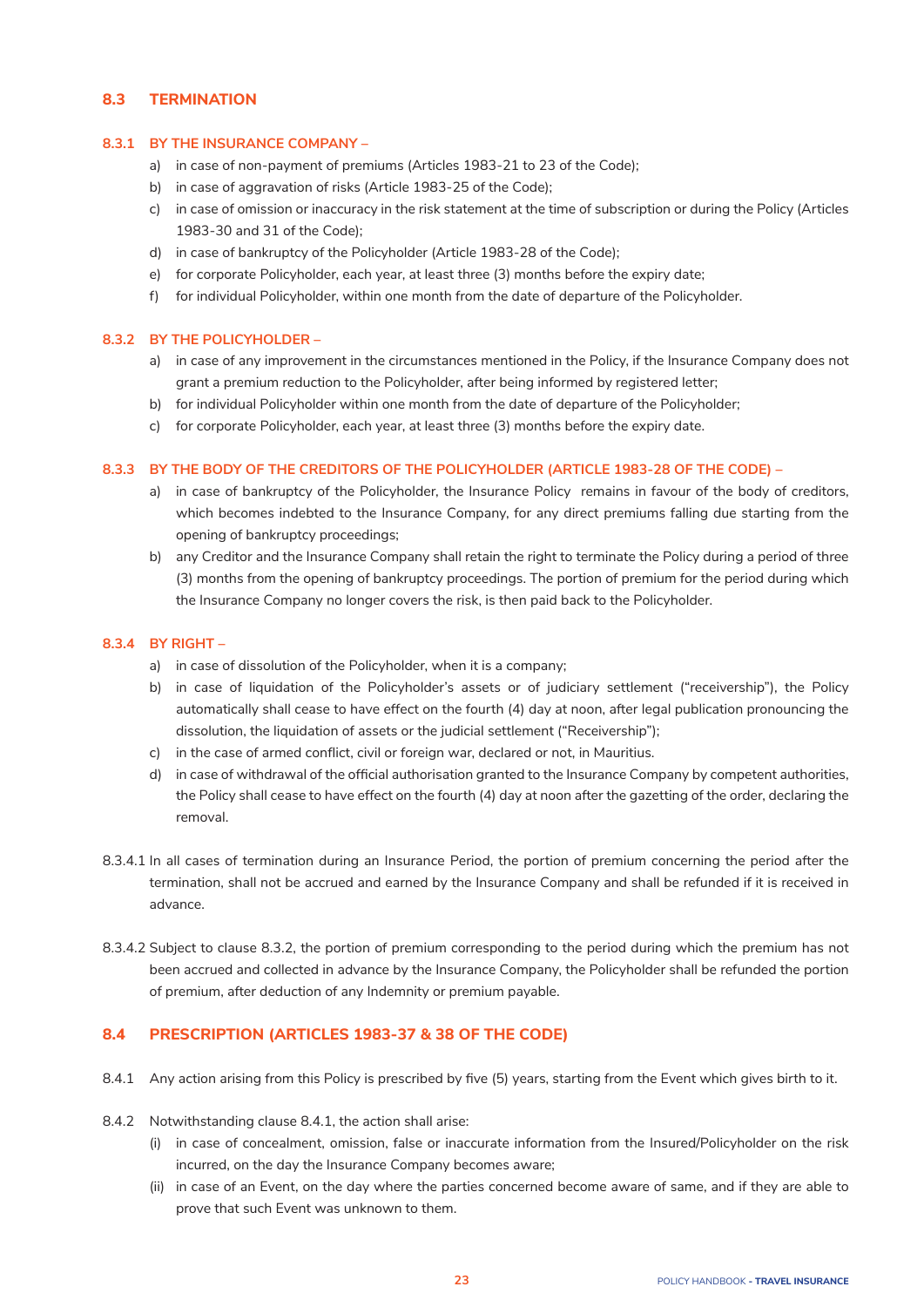- 8.4.3 The prescription of five (5) years applies even against minors, adults under guardianship, and all legally incompetent persons.
- 8.4.4 The prescription is interrupted, by one of the ordinary causes of interruption of the prescription and by the appointment of experts following an Event. The interruption of the prescription can also result from sending a registered letter with an acknowledgement receipt, addressed by the Insurance Company to the Insured regarding the action for payment of premium and by the Insured to the Insurance Company regarding the settlement of the indemnity.

# **8.5 ELECTION OF THE HEAD OFFICE OF THE INSURANCE COMPANY (ARTICLE 1983-16 OF THE CODE)**

The Insurance Company elects its domicile at the Headquarters, situated at 4 Léoville L'Homme Street, Port Louis, Mauritius.

#### **8.6 GOVERNING LAW & DISPUTE RESOLUTION**

- 8.6.1 This Policy shall be governed by, construed, and enforced in accordance with the laws of the Republic of Mauritius.
- 8.6.2 If any dispute between any of the Parties arises in connection with this Policy, they shall use all reasonable endeavours to resolve the matter amicably. If one Party gives to the other Party notice that a material dispute has arisen and the Parties are unable to resolve the dispute within thirty (30) days of service of such notice, then the dispute shall be referred to the Courts of Mauritius for determination.

#### **8.7 FORCE MAJEURE**

 The Insurance Company and the Assistance Network cannot be held responsible for delays or impediments in the implementation of the agreed services in case of strike, explosion, riot, civil commotion, pandemics, national lockdown, restriction of free movement, sabotage, terrorism, civil and foreign war, emission of heatwave, radiation or the effect of blast coming from the fission or fusion of the atom, radioactivity, or of any other unforeseen circumstances or major occurrence.

#### **8.8 SUBROGATION (ARTICLE 1983-50 OF THE CODE)**

- 8.8.1 The Insurance Company that has paid for the insurance indemnity, is subrogated to the Limit of such an indemnity in the rights and actions of the Insured against third parties who have by their acts caused prejudice which has given rise to the responsibility of the Insurance Company.
- 8.8.2 The Insurance Company can be relieved, in total or partly, of its responsibility towards the Insured when the subrogation cannot take place anymore.
- 8.8.3 By derogation from previous dispositions, the Insurance Company has no recourse against children, descendants, ancestors, lineal allies, Employees, servants or workers, and generally any person who normally lives in the home of the Insured, except in the case of malevolence committed by one of these persons

#### **8.9 FRAUD**

- 8.9.1 The Insured shall act in good faith.
- 8.9.2 The present Policy shall be rendered null and void, should the Insured or any person acting for the Insured:
	- (a) make a Claim knowing that the latter is false or fraudulently exaggerated;
		- (b) make a Claim in support of an Event, knowing that this report is false;
		- (c) submit a supporting document discharging an Event knowing that this document is false;
		- (d) report an Event concerning a Loss or damage caused by the deliberate act of the Insured or with his complicity.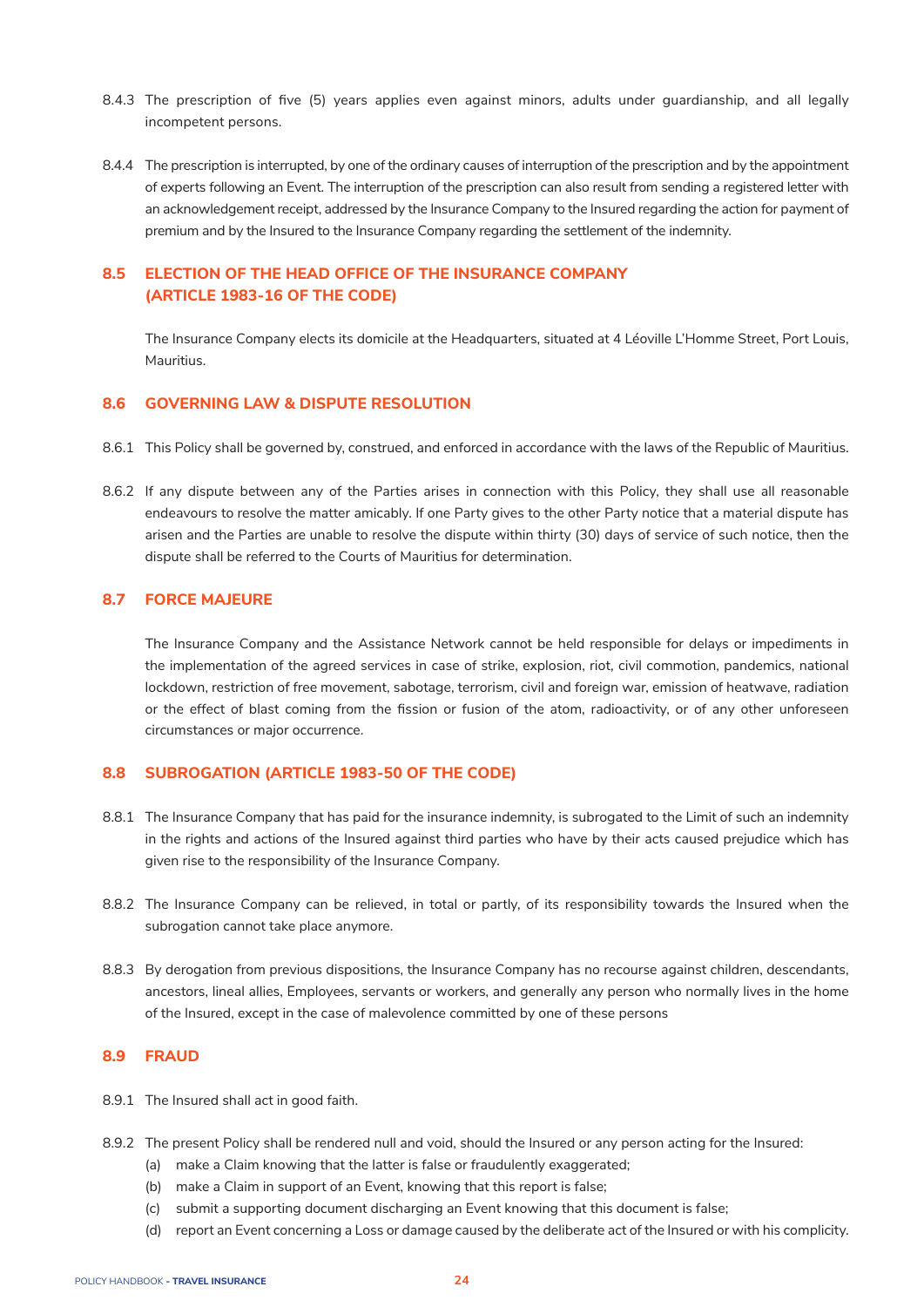# **8.10 DECLARATION THE OTHER INSURANCES**

- 8.10.1 In case of Claim, the Insured is required, to notify to the Insurance Company any other insurances subscribed by him covering the risks covered by the present Policy. The said notification must, among other things, disclose the name of the insurance companies concerned and the amounts insured.
- 8.10.2 If, at the time of subscription of the present Policy, the Insured is already covered under any other Policy for the same risks, in case one or more risks are payable under several Policies, reimbursement under the present Policy shall only be effective after the exhaustion of the amounts otherwise covered at the time of the Event. The present Policy shall apply on a complementary basis to any other Policy.
- 8.10.3 When several insurances aresubscribed, at the same date, or at different dates, for a total amount higher than the value of the object Insured, and they are all valid, each of them produces its effects proportionately to the amounts to which it applies, up to a Limit of the total value of the object Insured. It is not otherwise an infringement to the terms and limitations of the Terms and Conditions of the present Policy. If the Insured does not comply, the Insurance Company may at its option cancel, as stated in the Policy, or refuse to deal with the declared Claim or reduce the amount of any Claim made

# **8.11 COMPLIANCE WITH INTERNATIONAL SANCTIONS**

- 8.11.1 Parties to this Policy hereby agree that the Insurance Company and Assistance Network shall not render any services, if the rendering of such services shall expose the Insurance Company and Assistance Network or the Client to a sanctioned individual, entity, territory, country or organization targeted by United Nations, European Union or Office of Foreign Asset Control or countries or entities, which are directly or indirectly associated or affiliated to countries listed as Sanctioned Countries, which amongst others are North Korea, Syria, Crimea, Venezuela and Iran.
- 8.11.2 It is further agreed and understood that no action or request for services from the Insurance Company and Assistance Network, which implies a direct or indirect connection to a sanctioned individual, entity, territory, country or organization could be performed by the Insurance Company and Assistance Network.
- 8.11.3 It is further agreed and understood that a prior check with the compliance of the Insurance Company and the Assistance Network shall be carried out before any request for services within the following countries, namely, Cuba, Libya and Russian Federation, from the Insurance Company and Assistance Network, which implies a direct or indirect connection to a sanctioned individual, entity, territory, country or organization could be performed by the Insurance Company and Assistance Network.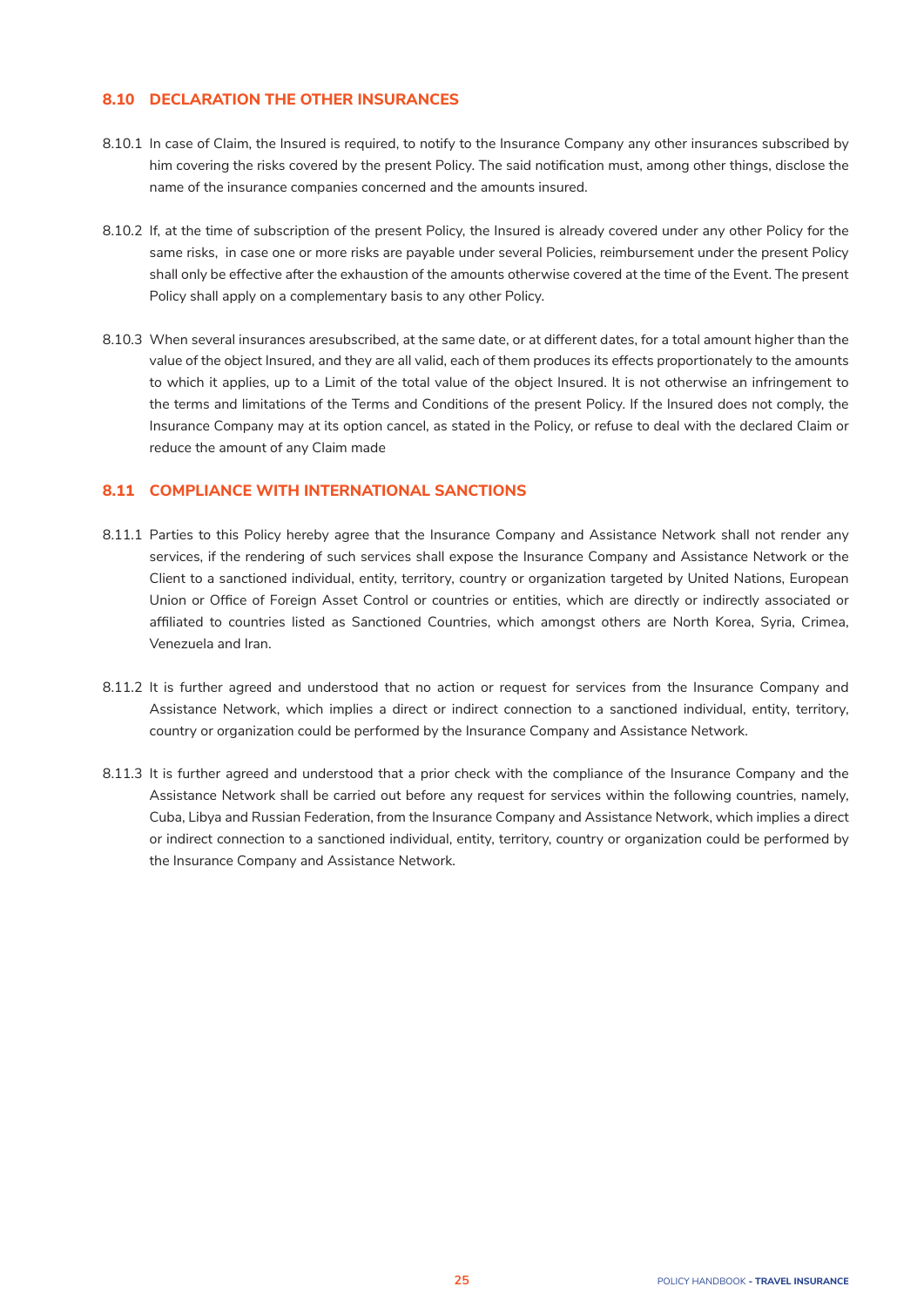- 8.11.4 It is further agreed and understood that a prior check with the compliance of the Insurance Company and the Assistance Network shall be carried out before any request for services within the following countries which are found on the international sanction list with designated persons and several activities under embargo:
	- (i) Afghanistan
	- (ii) Balkans
	- (iii) Belarus
	- (iv) Burma (Myanmar)
	- (v) Burundi
	- (vi) Central Africa Republic
	- (vii) Democratic Republic of Congo
	- (viii) Eritrea
	- (ix) Guinea
	- (x) Guinea- Bissau
	- (xi) Iraq
	- (xii) Lebanon
	- (xiii) Mali
	- (xiv) Somalia
	- (xv) Sudan
	- (xvi) South Sudan
	- (xvii) Yemen
	- (xviii) Zimbabwe
	- (xix) Nicaragua

# **8.12 DATA PROTECTION**

 The Insurance Company shall abide to the requirements of the Data Protection Act, as amended from time to time.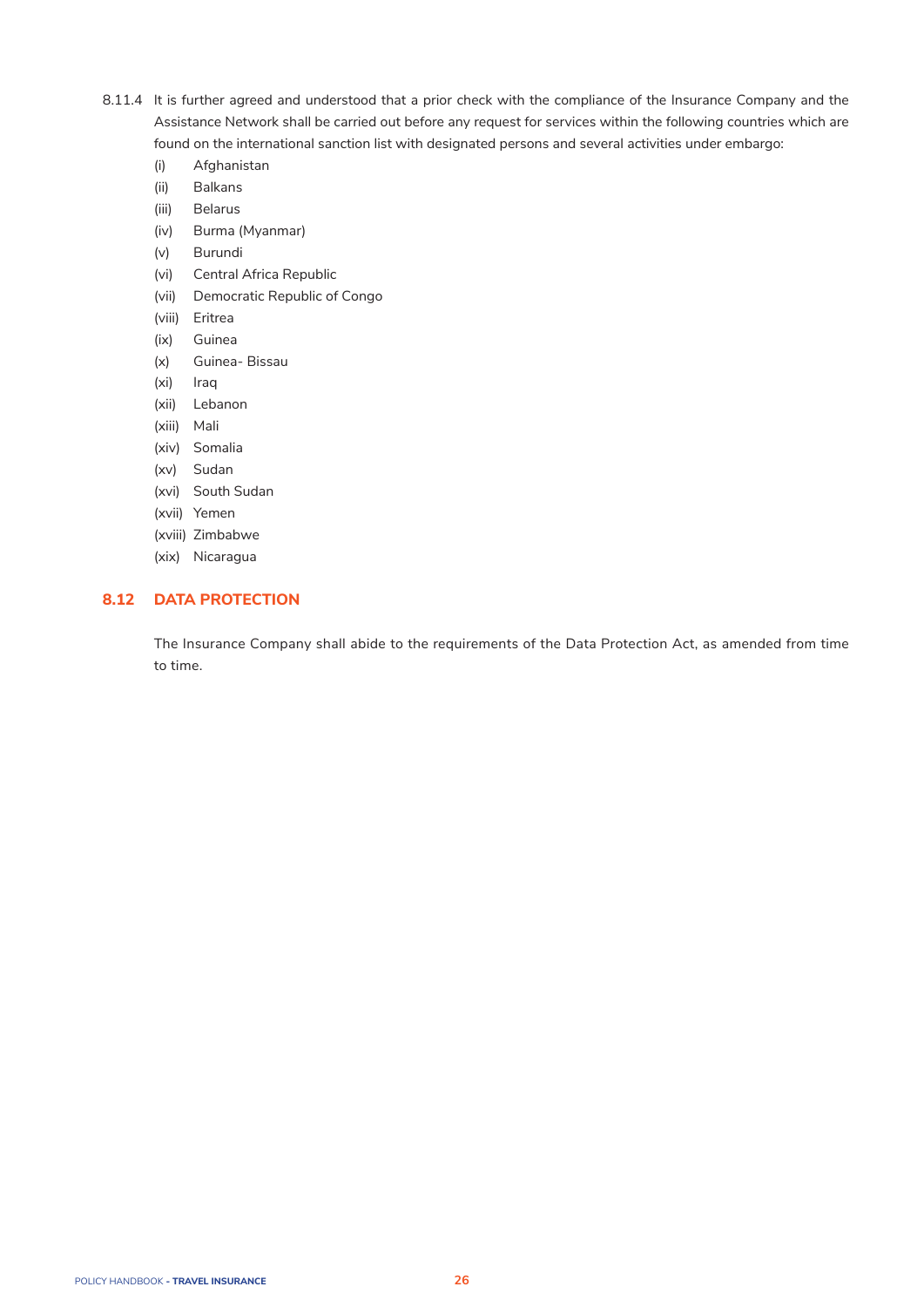# **NOTES**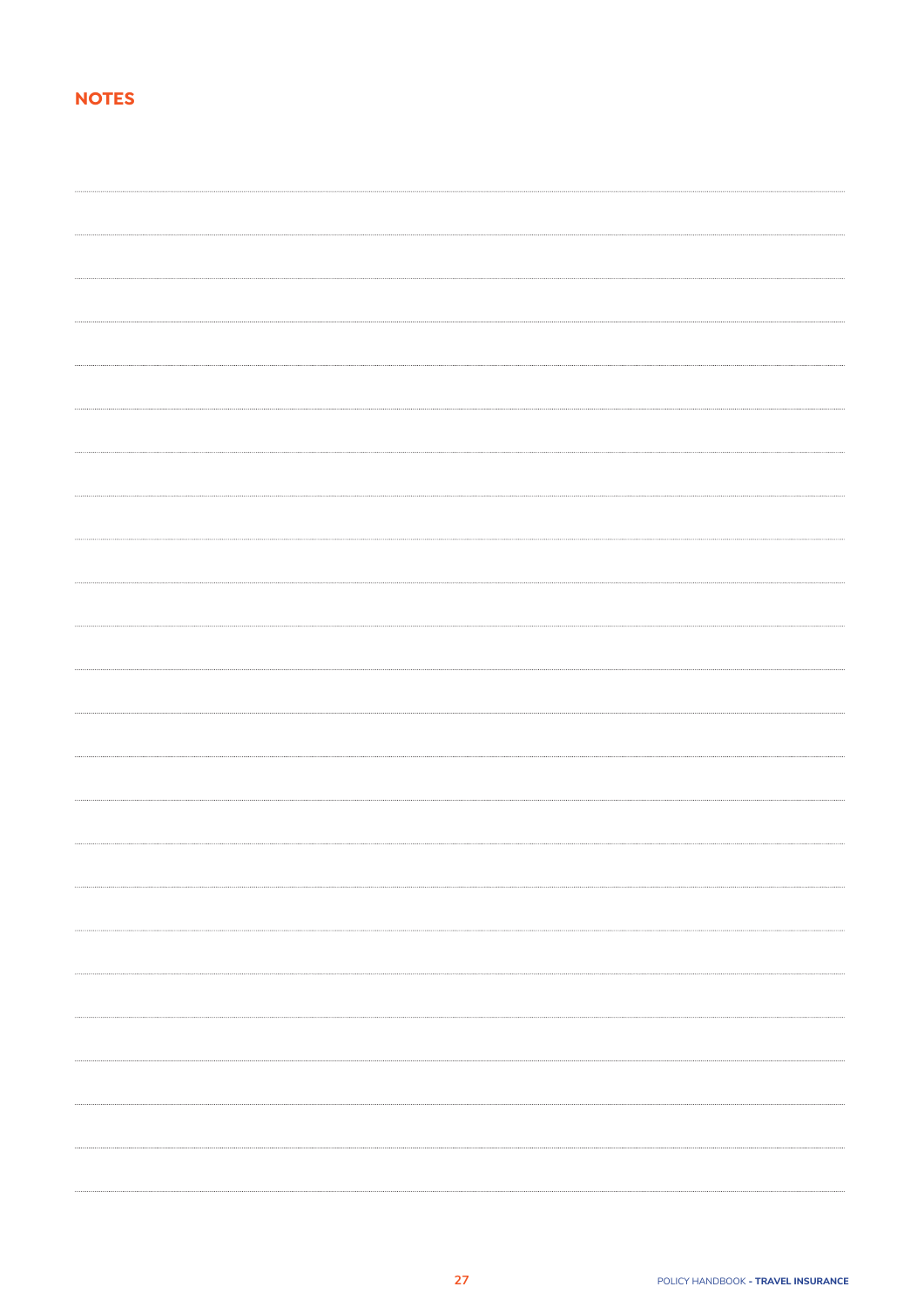# **NOTES**